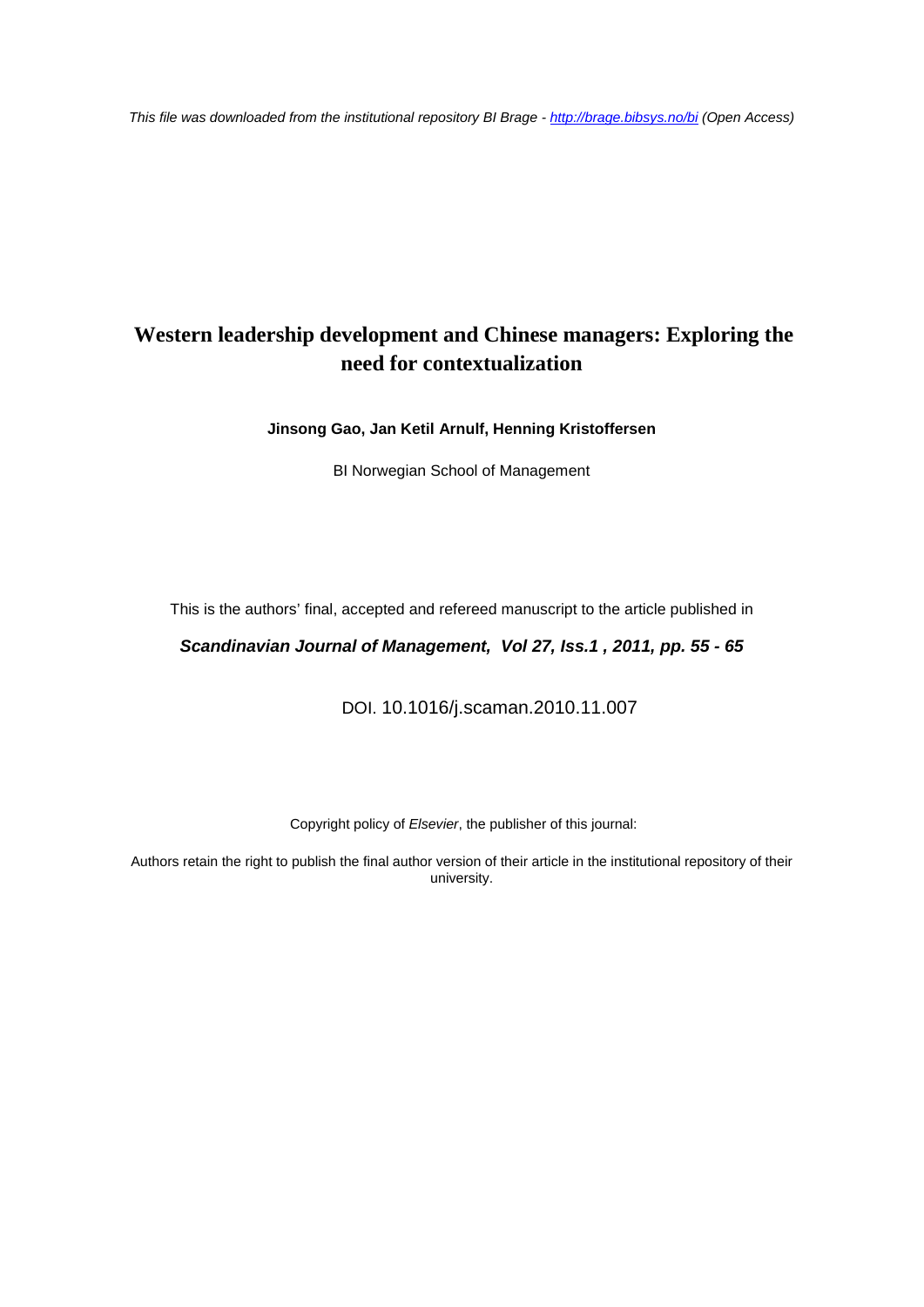# **WESTERN LEADERSHIP DEVELOPMENT AND CHINESE MANAGERS: EXPLORING THE NEED FOR CONTEXTUALIZATION**

Gao, Jinsong

Jinsong.gao@bi.no

Arnulf, Jan Ketil

jan.k.arnulf@bi.no

Kristoffersen, Henning

henning.kristoffersen@bi.no

All affiliations: Norwegian School of Management (BI), 0442 Oslo, Norway.

KEYWORDS. MBA education, Leadership, Chinese management,

Cultural differences, Leadership Development

*Word count: 7373*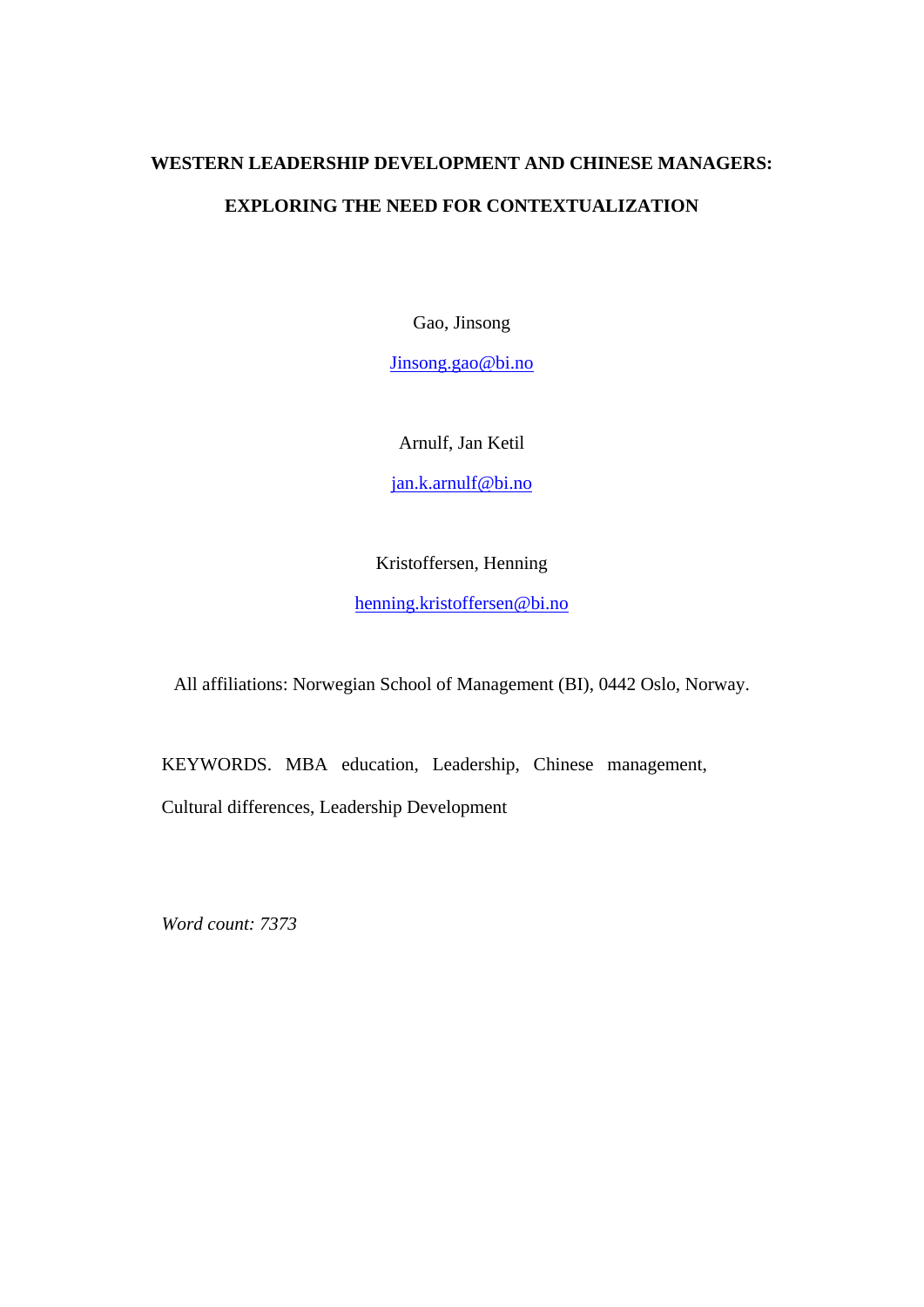### **Abstract**

*This paper explores if, and how, Chinese managers perceive Western theories of leadership and leadership development as useful in their business environment. Based on a text analysis approach analyzing term papers of 171 MBA students, this study finds that virtuous leadership is valued the most, whereas authoritarian leadership is valued the least. The respondents are oriented both towards traditional Chinese philosophy and Western leadership theories, and predominantly view leadership development as a necessary contribution to the improvement of Chinese organizations. Concerning the identification and assessment of leadership potential, Western techniques are predominant; sometimes*  with controversial effects. The study concludes that leadership *development techniques need to be adapted to the national context and recommends the role of espoused leadership in cross-cultural MBA classes for future research.*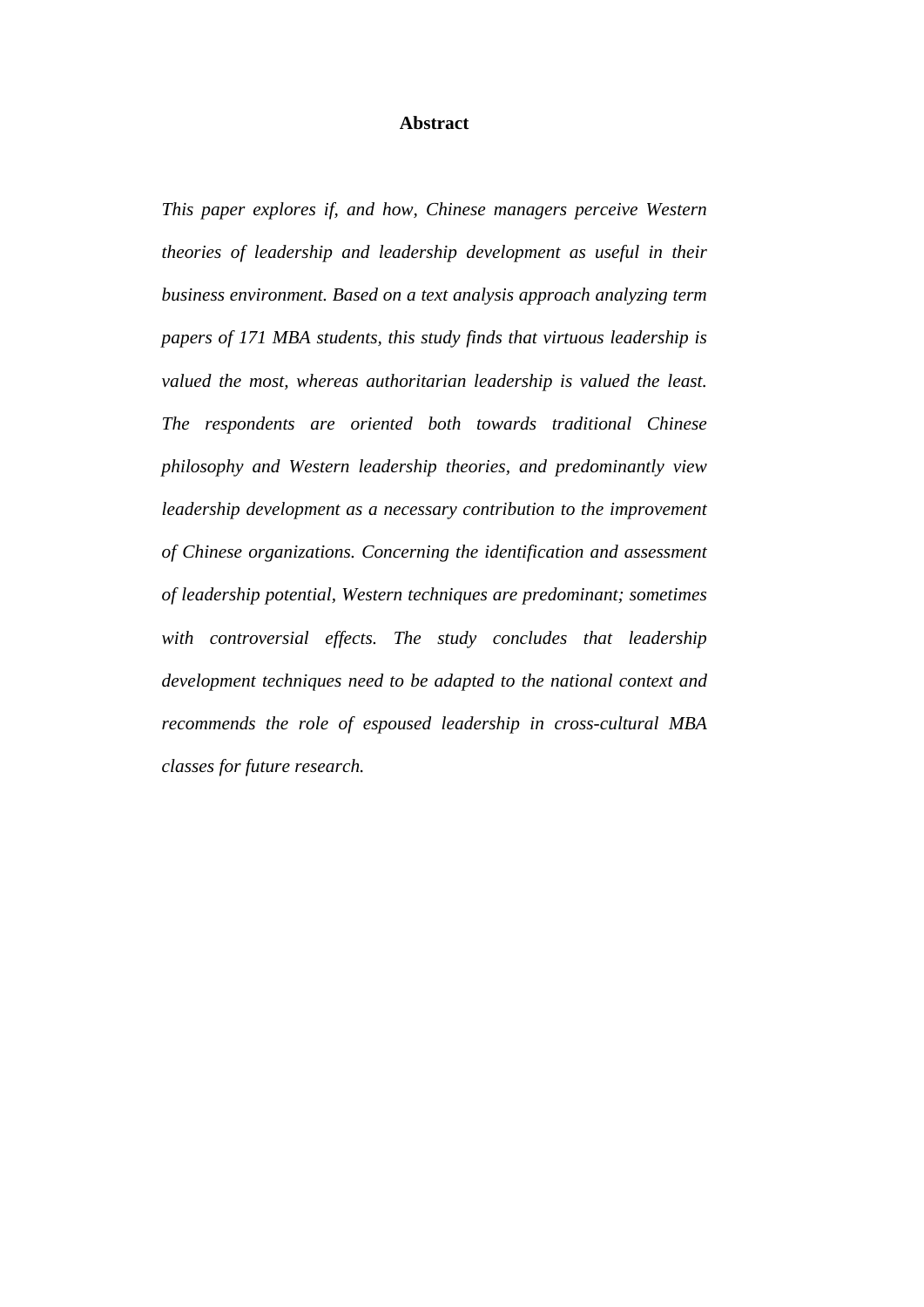### **DO CHINESE MANAGERS EXPERIENCE WESTERN LEADERSHIP**

### **DEVELOPMENT THEORIES AS USEFUL?**

### INTRODUCTION

Management education with Western origins has become very popular in China indicated by a rapid increase in MBA programs throughout the last decade. Following a global trend, an important element in this education is leadership development (Khurana, 2007). The recent Chinese growth has involved vast foreign investments, joint ventures and exports, demanding that Chinese managers adapt to international practices. At the same time, China's business success is probably also dependent on China's local "social capital" (Bourdieu, 1983; Coleman, 1988; Lin, 2001), connections within and between social networks, shaped by the culture. Effective Chinese managers must cope with both global and local contexts to succeed, exposing them and their international partners to many challenges. Leadership development activities have been viewed as a possible key to cross-cultural business by multinational corporations (MNCs) and state-owned enterprises (SOEs) in China (Cheung & Chan, 2005).

However, the adequacy of Western-style leadership education has been questioned by some writers (Currie, 2007). Present-day evidence is barely sufficient for evidence-based leadership development programs in the West, let alone for predicting the effectiveness of programs across cultures (Collins & Holton, 2004; Day, 2001). The optimal approach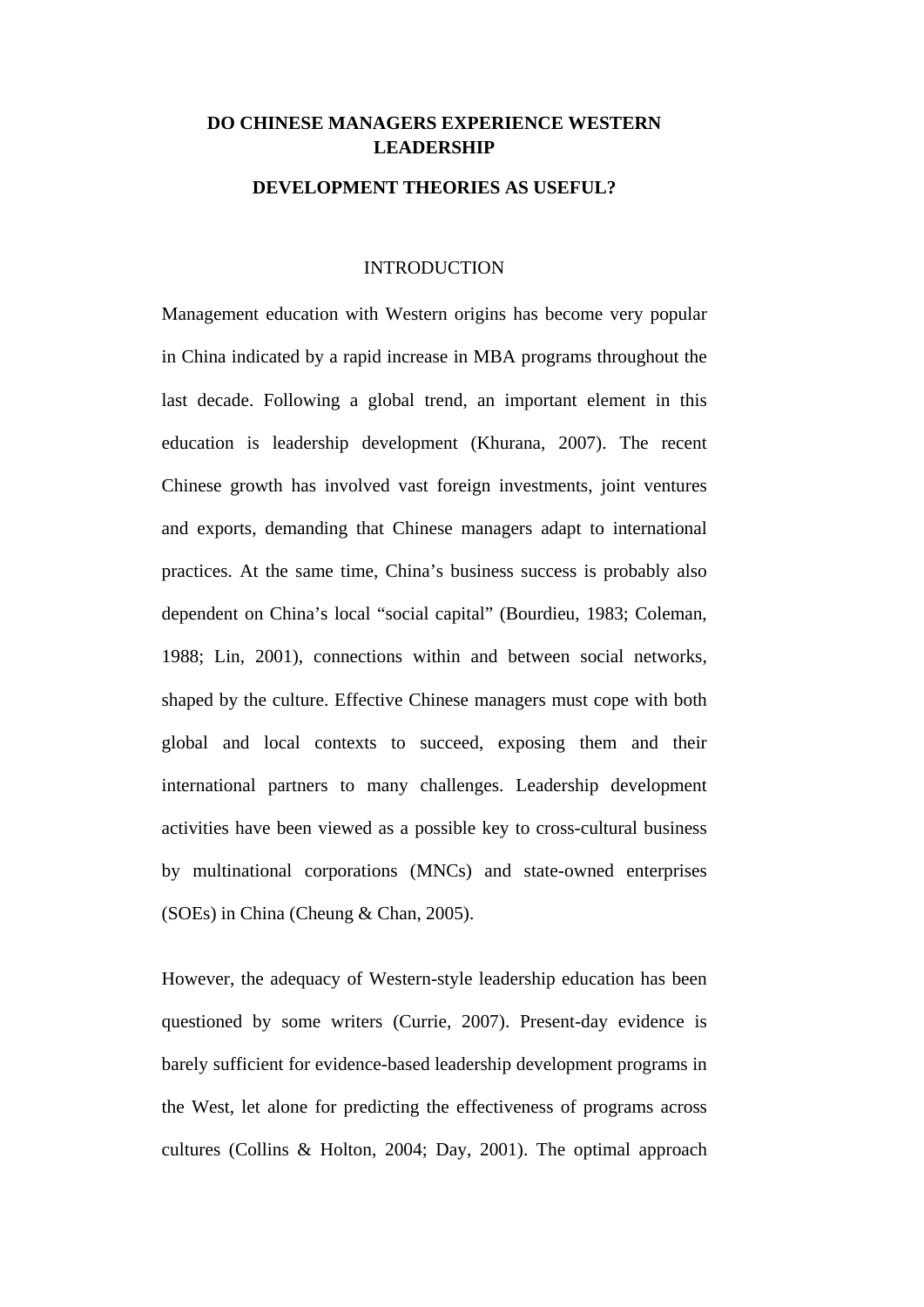may be to address the *perceived needs* of the people involved and build on a combination of research-based practices and best-practice descriptions (Fulmer & Goldsmith, 2001).

The authors of this paper have been organizing and teaching in a joint Sino European MBA program with one of the longest histories in this field, dating back to the 1990s. Initially, there was a strong focus on adopting the Western models and little awareness on any side about how to contextualize the teaching to ensure more relevance to the Chinese working environment. With growing Chinese self-awareness, international research and development efforts, a stronger concern for and knowledge about indigenization of management teaching has appeared. The development of our program has given us first-hand experience of the challenges posed to teachers, practicing managers and researchers. Our students have contributed a vast material of experience, viewpoints and reflections during this process.

Our paper aims at two contributions: the first is to explore and illuminate how internationally experienced Chinese managers perceive Western leadership theories and development ideas as useful or in need of adaptation to Chinese circumstances. This can contribute to the understanding of leadership in cross-cultural settings. The second is to show how these managers' perceptions of leadership development are linked to Chinese cultural traditions, implicit leadership theory and current business environment. By sharing our experiences and trying to contextualize academically-based leadership teaching within a Sino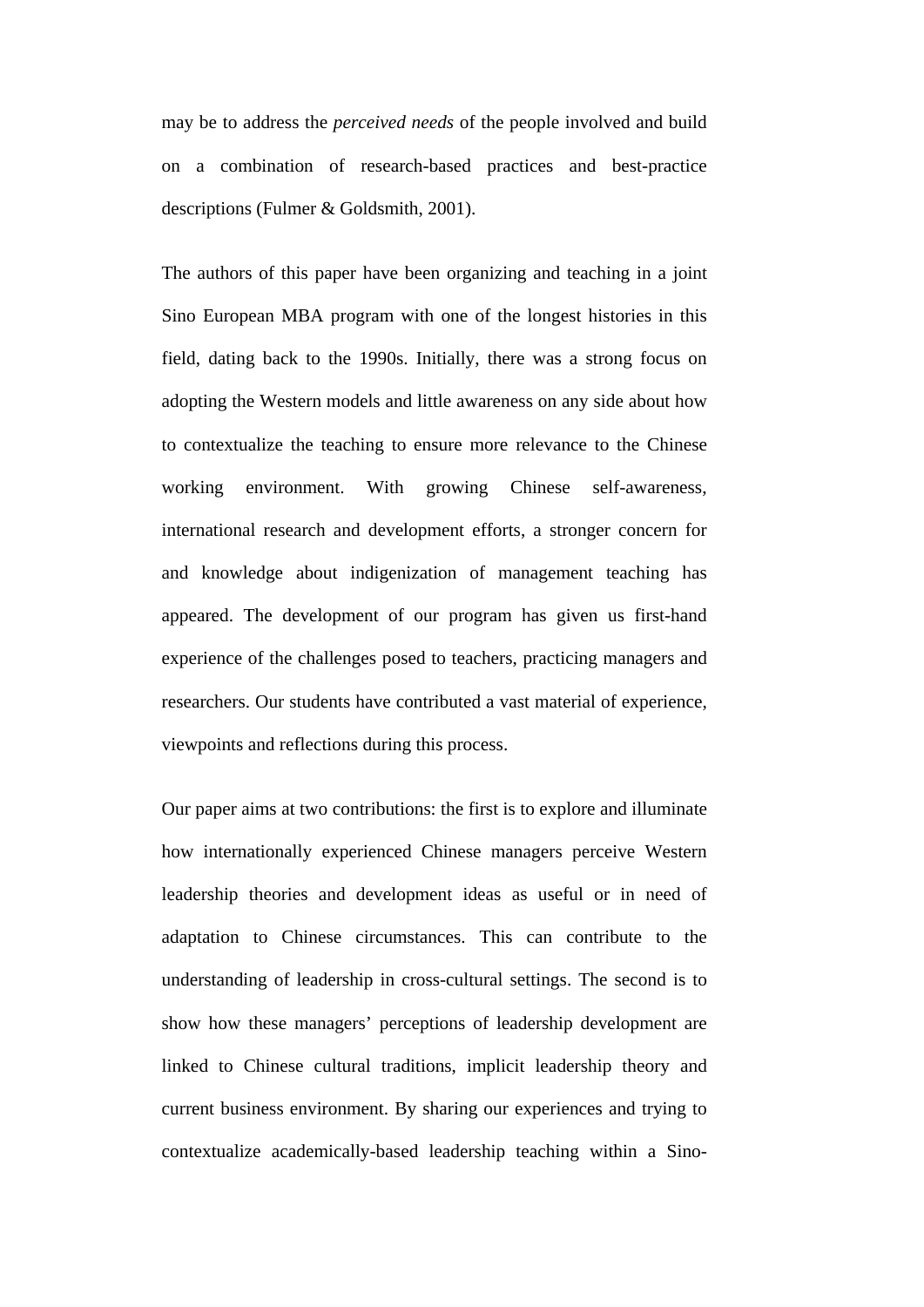European joint program, we hope to offer valuable input to the design of effective leadership development activities for companies operating within the Chinese cultural domain.

Leadership in the West and in East Asia has different cultural roots and is practiced differently (Chen & Lee, 2008). Possible overlaps or discrepancies between leadership in the East and West have been subject to a wide range of studies since China started to make its impact on the business arena (cf. Jones, 2006). While some lines of research indicate that there are substantial overlaps in global perceptions of transformational leadership (e.g. the GLOBE studies – Hartog, House, Hanges, & Ruiz-Quintanilla, 1999), other studies show differences in, for example, Chinese implicit leadership theories (Ling, Chia, & Fang, 2000) and Chinese and Western leadership stereotypes (Tsui, Wang, Xin, Zhang, & Fu, 2003). Numerous studies explore the link between China's socio-cultural roots and business leadership, for example, the historical cultural influences on Chinese leadership (Huang, 1988; Wong, 2001), the Confucian path to leadership (Fernandez, 2004), Taoism as a basis for the leadership of virtual teams (Davis, 2004) and the usage of personal relationships in the way referred to as *guanxi* in leadership (Chen & Tjosvold, 2006; Wood, 2002). Purely local Chinese practices of leadership have also been studied, such as middle and lower managers in Chinese township and village enterprises (Fu, Irene, & Zhang, 2001), or "desired leadership" attributes in printed media in China (Fu, 2003). Other studies take a close look at efficient leadership in joint ventures or foreign ventures (Chen & Tjosvold, 2005; Li, Xin,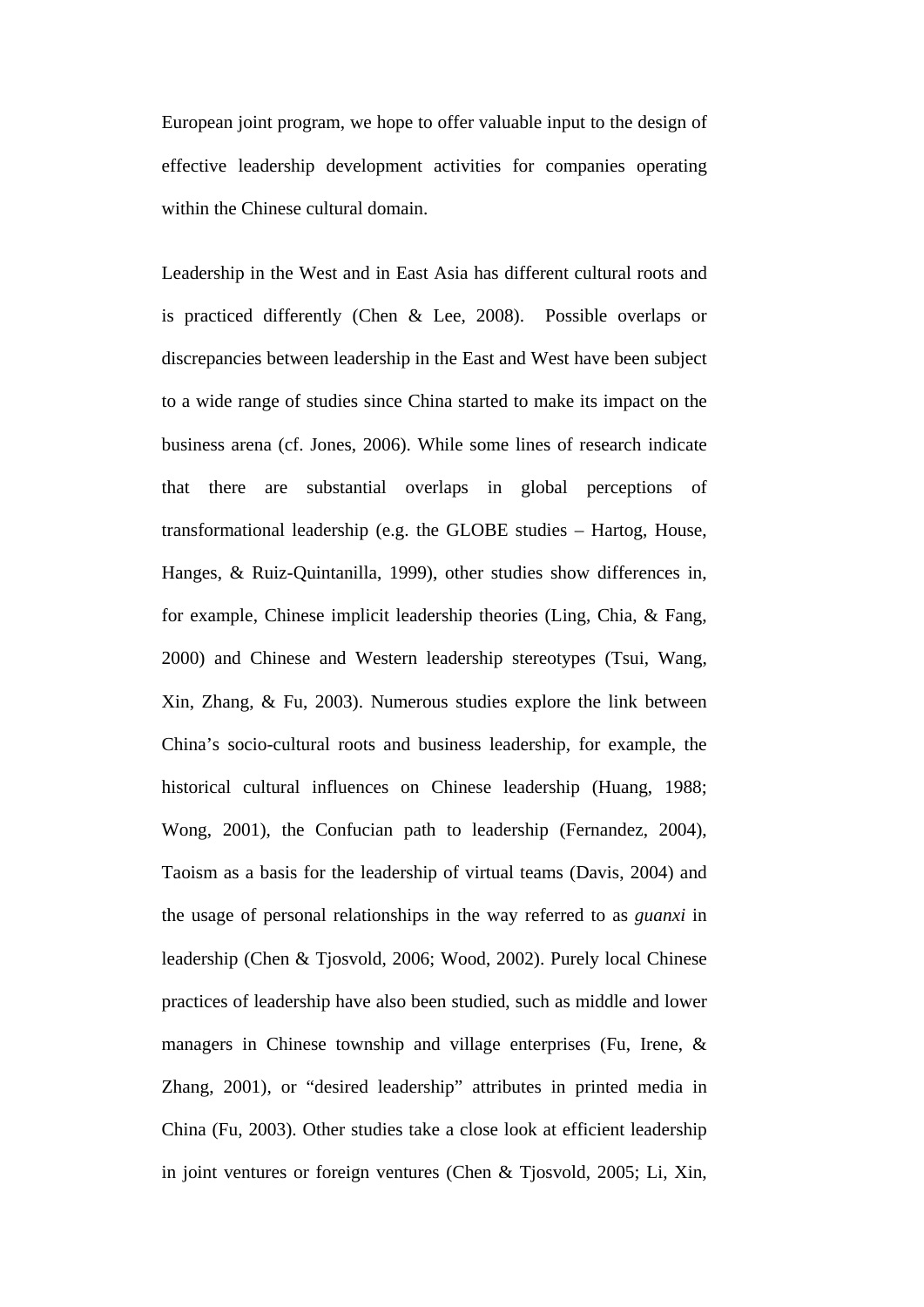Tsui, & Hambrick, 1999; Neubert & Wu, 2006; Smith & Wang, 1997; Wang & Satow, 1994). A recent book edited by Chen and Lee (2008) has also attempted an integration of the historical roots of Chinese leadership philosophies.

For cultural and historical reasons, mainland China has not, until recently, had a tradition of explicating leadership theories (cf. Nisbett, Peng, Choi, & Norenzayan, 2001), or conducting such research or producing explicit literature on *leadership development*. The cultural revolution and the closed market during Mao's rule created a leadership gap in international businesses in China which has been met with formal MBA programs at business schools and international human resource management (HRM) consultancies (Jones, 2006; Li, Xin, Tsui & Hambrick 1999). The management education market has seen an almost explosive growth of MBA students, increasing from less than 100 in 1991 to 212,000 students in 2008, among which approximately 100,000 have graduated (Ma, 2008). Additionally, MNCs have set up training programs based on their usual in-house procedures. Useful leadership development in China has to bridge the gap between leadership theories – dominated by Western concepts – and the Chinese context. The exposure of Chinese students to Western theories and practices in MBA programs and training programs has thus been noted to raise issues of relevance and understanding (e.g. Currie, 2007; Tsui, 2006; Tsui, 2009). Teaching on this level needs to address the students' needs on their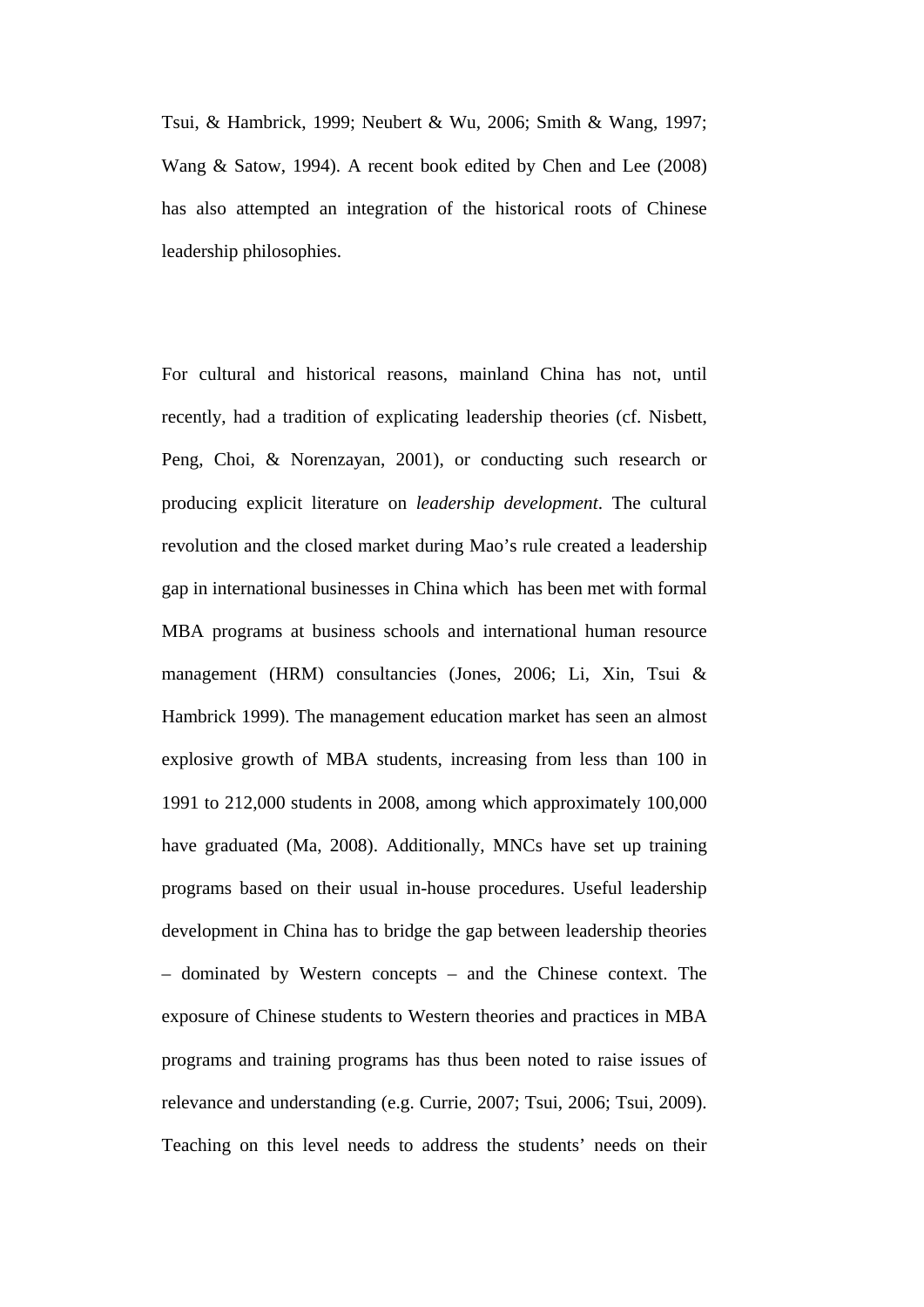appropriate level of managerial positions, but general MBA modules leave little room for extensive adaptation to industry or type of ownership. MBA programs advocate knowledge supposed to teach "leadership" across a wide range of organizational settings (Khurana, 2007). But does this assumption hold? When teaching leadership in a context far from the origins of theory and research, several risks are involved:

a) the focus topics may be incomprehensible or irrelevant to the participants' working situation;

b) the suggested "correct" answers may not ameliorate the problems or actually make the participants less likely to succeed in their jobs; or

c) the taught approaches may interact with local tacit knowledge to produce a different outcome from that intended by the teacher.

The low level of voice behavior in traditional Chinese teaching situations reduces the teachers' possibility to self-adjust during the teaching process and frequently the candid feedback is only offered *after* the course

Therefore, introducing leadership development practices in a crosscultural setting raises the following issues:

(1) Concepts and values: will the possible cultural differences in the concept of leadership influence the relevance of leadership development courses in China?

(2) Measurement and identification techniques: is it possible to use Western measurement techniques to identify leadership potential and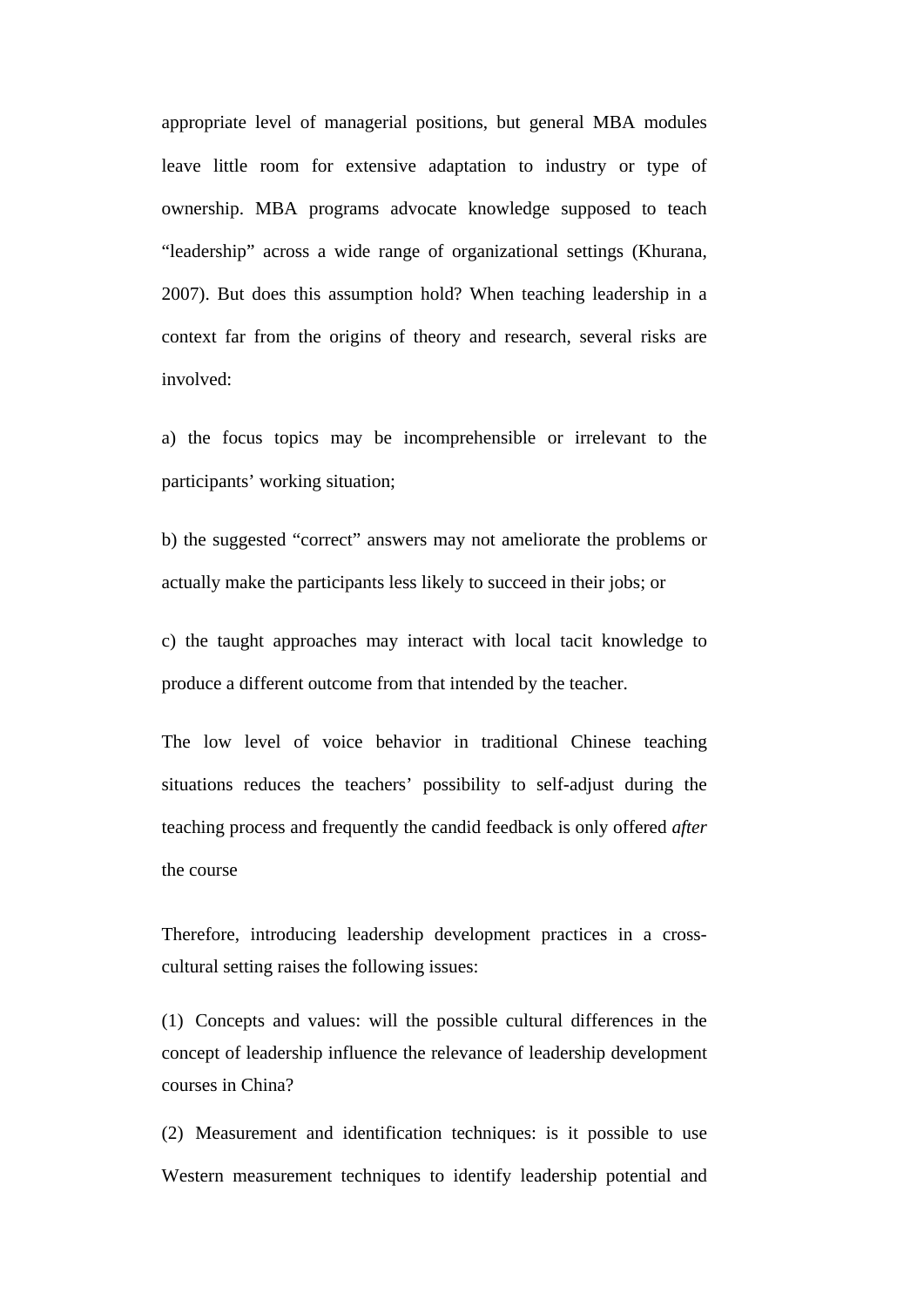guide leadership development in China, or are other talent identification practices warranted?

(3) Developmental approaches: are common Western approaches to leadership development perceived as applicable in China, or do they collide with particular Chinese issues involved in developing leaders?

While a growing literature has been investigating the differences in the cultural traditions of leadership in East and West, fewer studies have focused on whether leadership development practices are being experienced as interesting and useful ways of improving leadership skills. To the present authors, this actually posed a practical problem – we were offering a program to Chinese managers based on current Western standard theories and teaching practices. The managers would probably not be in a position to judge critically to which extent the teaching offered was appropriate to their work situations, but they would very likely have opinions and feelings about this once they participate in class and at the latest when they reflect on it afterwards. How could we gain access to these experiences on behalf of the managers, and use them to inform the content and form of our teaching approach?

Our research question stems from our aim to enhance the teaching of useful leadership practices to Chinese managers, and reflects our need to indigenize the materials, in the following way: what are the concepts that practicing Chinese managers use when describing good or inadequate leadership, how would they identify leadership potential, and how do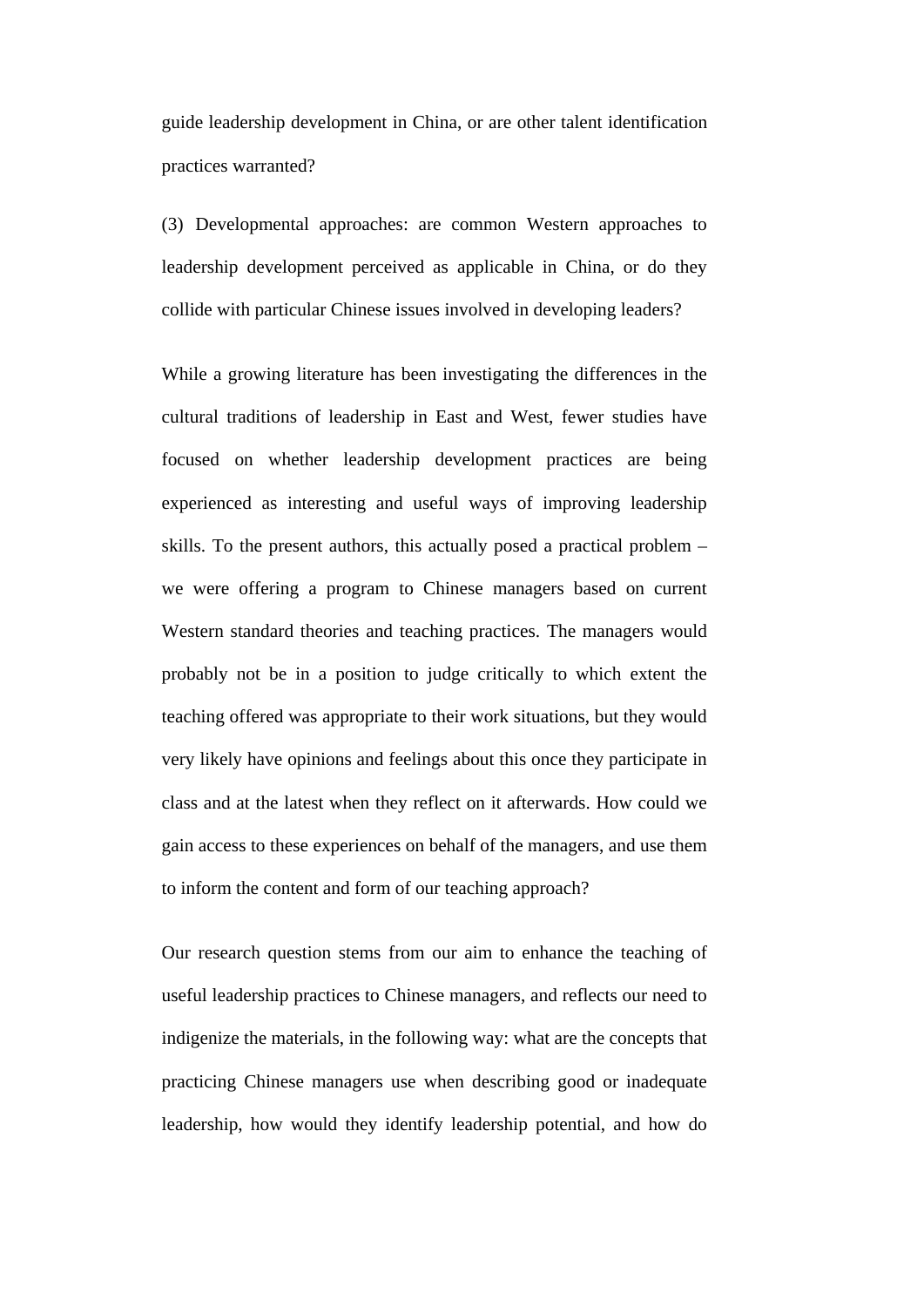they experience Western theories of leadership and leadership development as compatible with their own experience?

### **METHOD**

Our methodological point of departure was an attempt to make the students' own ideas as explicit as possible. The success criterion here would be to inform and change the course in a way that would increase the sense of relevance to the students. In that sense, the present paper represents a type of action research (Greenwood & Levin, 1998), and we will reflect specifically on this issue towards the end of the results section. Moreover, the tacit presumption in much nomothetical social science is that the discovered relationships are culturally invariant, which could mislead the teachers to assume that their knowledge is by definition relevant, and that the students' skepticism is due to a lack of understanding. Based on previous attempts at applying Western business theories in China, Redding (2005) discusses how authority is embedded in complex structures of culture, social and human capital and claims that "thick descriptions" (Geertz, 1973) are needed to describe differences that are inadequately represented by statistics. From the perspective of leadership development, Day (2001) argues that leadership is probably best understood as a phenomenon in context, drawing heavily on social capital such as trust and relationships. Therefore, our research addresses the descriptions used by the acting managers themselves – "thick" in the sense that they comprise the collective impressions of almost 200 practicing, internationally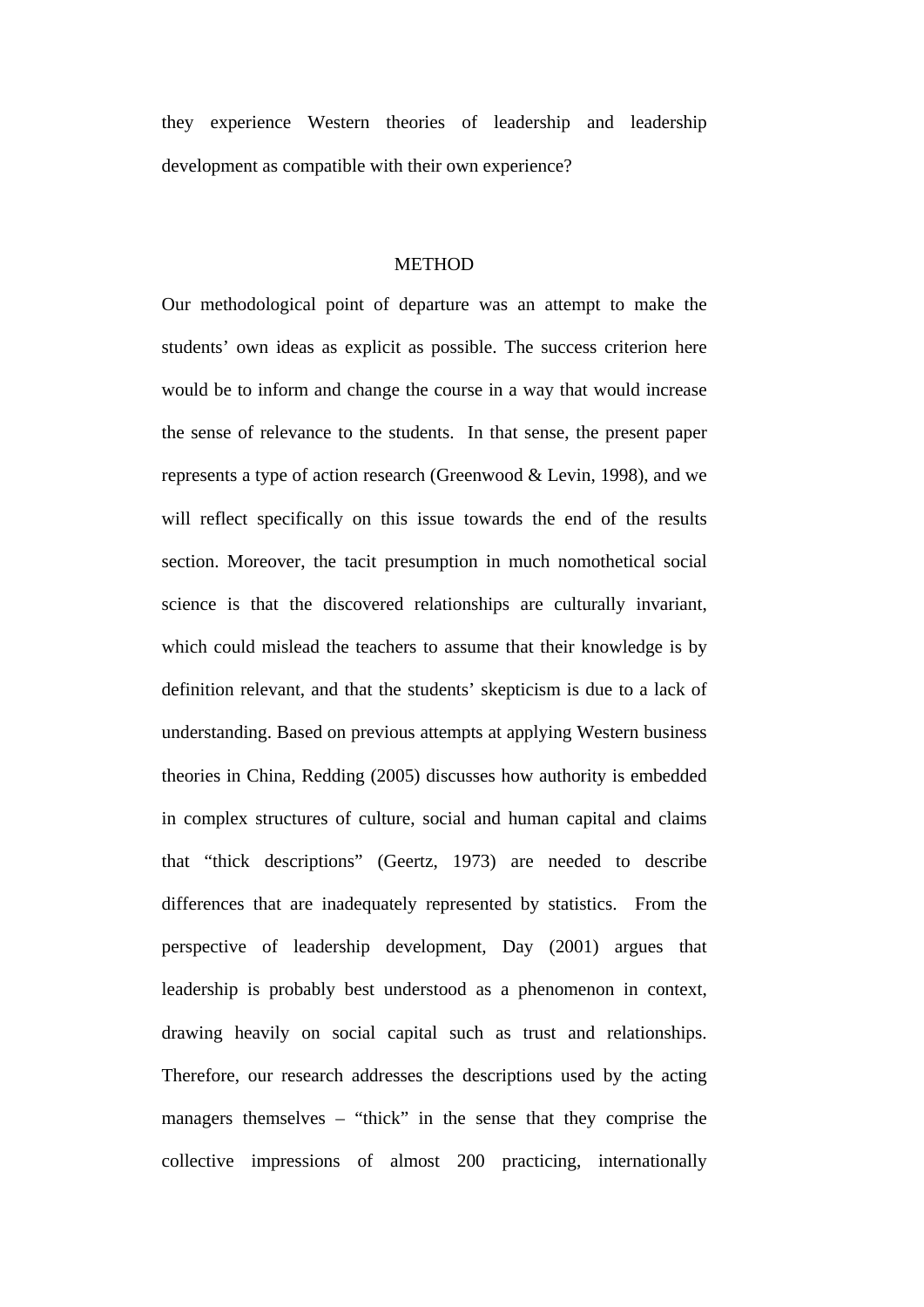experienced managers. Adding to the "thickness" of the description, we also reflect on our practical experiences in the classroom

### **Sample population**

Our sample consists of 171 managers attending the same part-time MBA program at a business school in eastern mainland China throughout 2006 and 2007. Just over half (58%) of these students were men, and the mean age was  $34$  years (SD = 4 years). The most frequent pre-education level was a bachelor degree – 55% of the students had obtained their degrees in Shanghai, 5.8% abroad and the rest from various regional Chinese universities. In addition to at least 10 years of working experience and five years of managerial practice, a fluent level of spoken English and relevant work experience were prerequisites for them to be admitted. This implies that 161 participants were titled some kind of "manager", seven as "general manager" and three as "consultants". At the time of participation, the majority (79%) of the sample worked for MNCs (including several Fortune 500 companies and non-US companies of the same global scale), which operated both in other countries and in China, and 21% worked in influential Chinese companies. The turnover among this type of employees in the Yangtze Delta area is around 20% per year, so there is no reason to believe that their experiential background is restricted to their present employer at the time of entrance to the program. We were therefore not making analyzes on the level of type of company such as nationality, state-owned etc.

### **Empirical materials**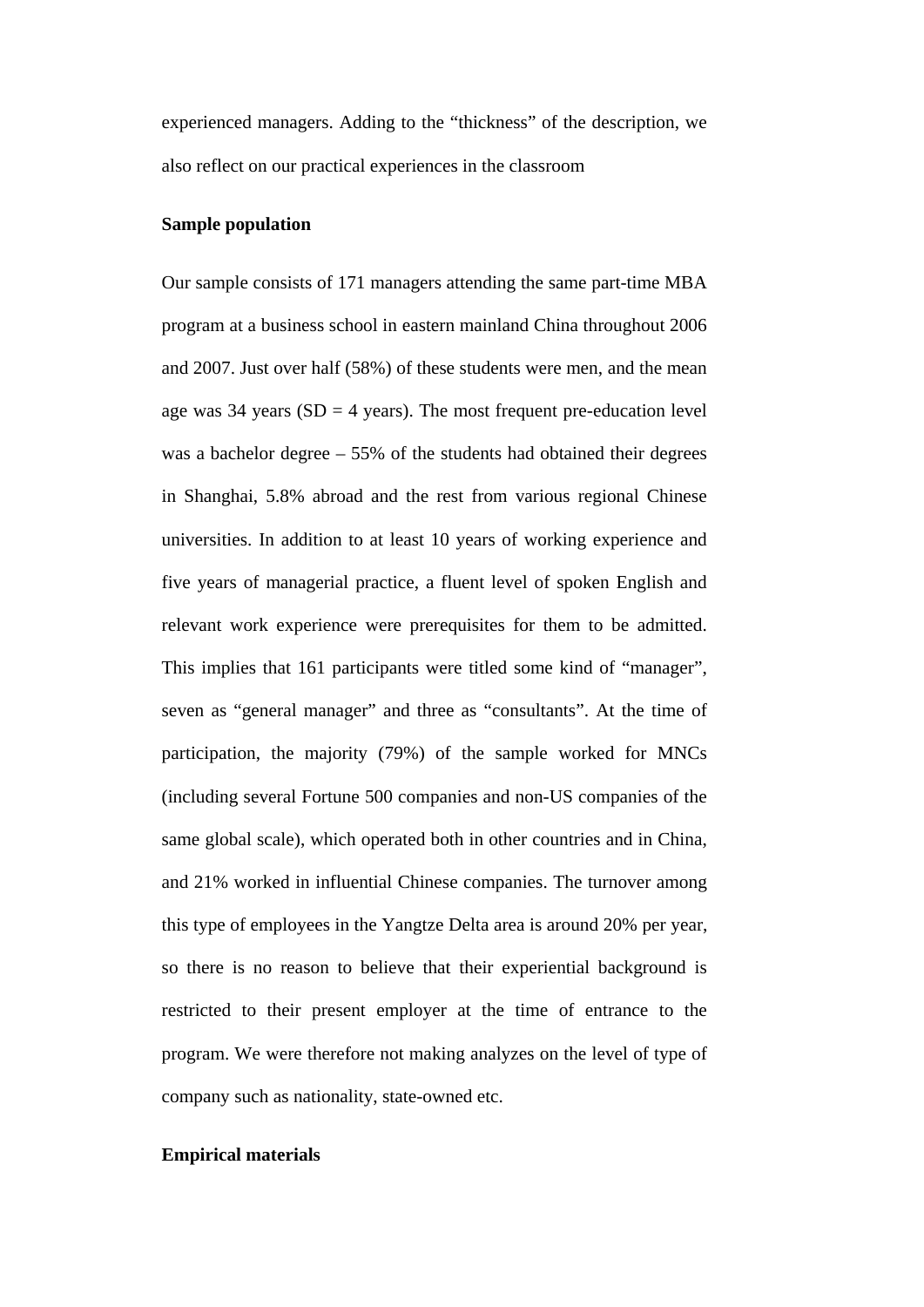Our research approach is a qualitative analysis of the participating managers' experiences of leadership development. The Chinese learning tradition has traditionally inhibited the spoken exchange between students and teachers in the classroom. Though this situation has changed in recent years, the verbal exchange in a predominantly Chinese class differs distinctly from that of a Western class.

We decided to create term paper assignments that could stimulate the students' reflections and feedback because of the need for the program to improve and indigenize the teaching. Therefore, the participants were required to submit papers reflecting on good leadership practice, and the usefulness of Western leadership development techniques in a Chinese context. The exact wording of this question was: "Given that the study of leadership is a predominantly Euro-American research field, which specific challenges arise when considering leadership development in a Chinese context?"

The assignment was thoroughly presented in the class, and to ensure individual and original responses, the students were told that these sections would be evaluated according to their respective levels of reflection and their individual character, based on personal experiences. Explicitly asked to discuss personal experiences, the students' impressions were not elicited by a pre-defined list of variables. They are the respondents' own reflections about what puzzled or inspired them, what was felt to be lacking or attempts at illustrating points using examples familiar to their context. Other sections of the assignments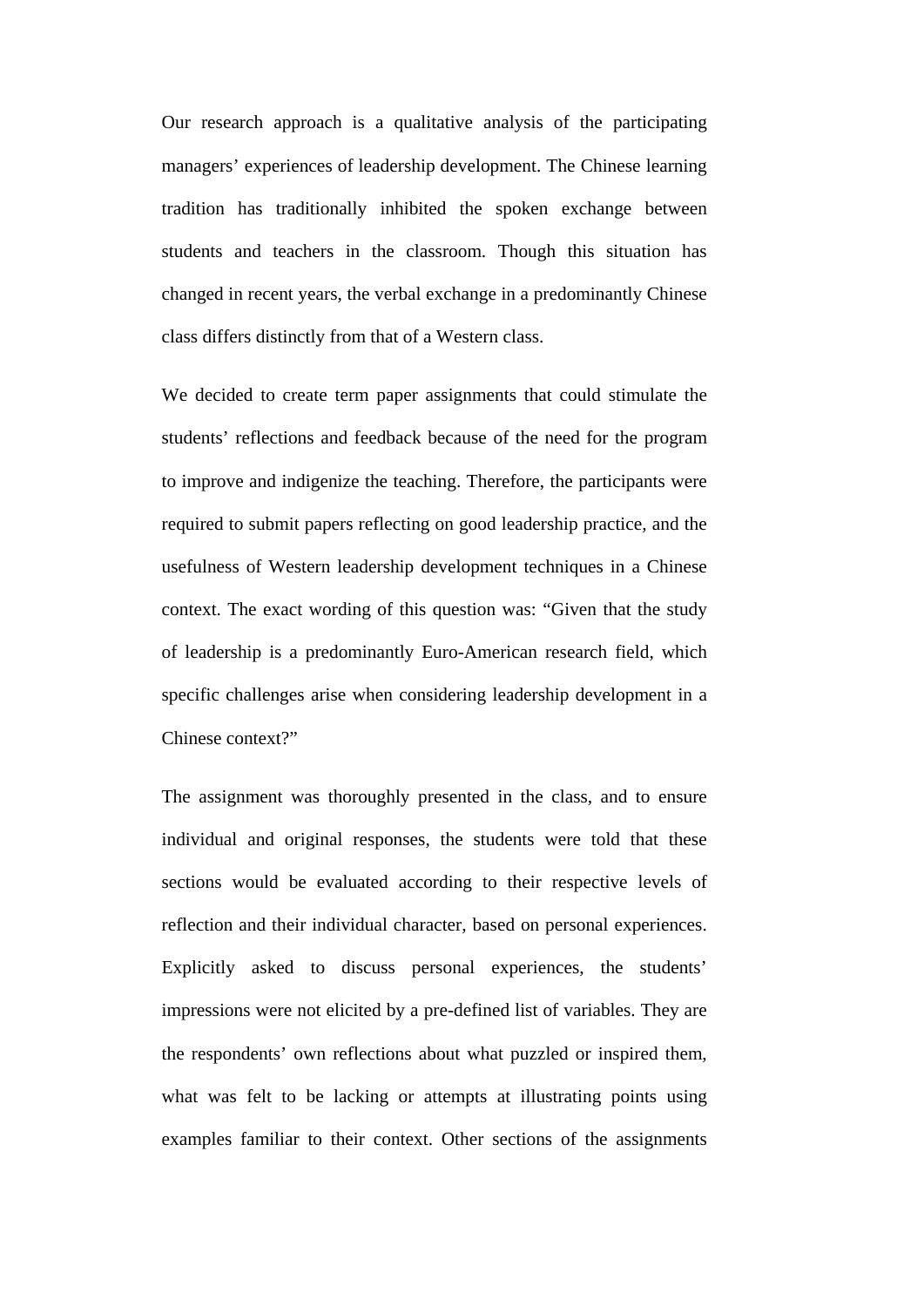were more explicitly reserved for the students' need to document their knowledge informed from the course readings, asking specific questions.

Term-paper evaluations could arguably create a strong pressure towards uniform, socially desirable answers that do not reflect the opinions of the managers, but merely attempts to obtain a good grade. However, these managers invest more than one year's pay to enter this program and had previously shown a strong will to voice their opinions of the usefulness of the program. In this respect they were behaving more as customers demanding practical relevance and value for money. By offering them an arena for giving "correct" answers and, simultaneously, an arena where individual reflection is valued, we hoped to open a sincere dialogue where the managers/students could communicate openly with the teacher. By sometimes failing to understand, the students also give us involuntary insights. We believe that the combination of voiced reflections, patterns of understanding, and student satisfaction surveys provides us with material rich enough to be worthy of analysis and communication.

The 171 term papers, which were submitted as Word documents, were all entered as material in a database using the program N-VIVO for analytical purposes. The three authors all read the papers and made joint decisions on which excerpts to include in the final source document as "personal reflections" (as different from mere factual answers to questions). These personal reflections alone constituted altogether more than 12,000 lines of text.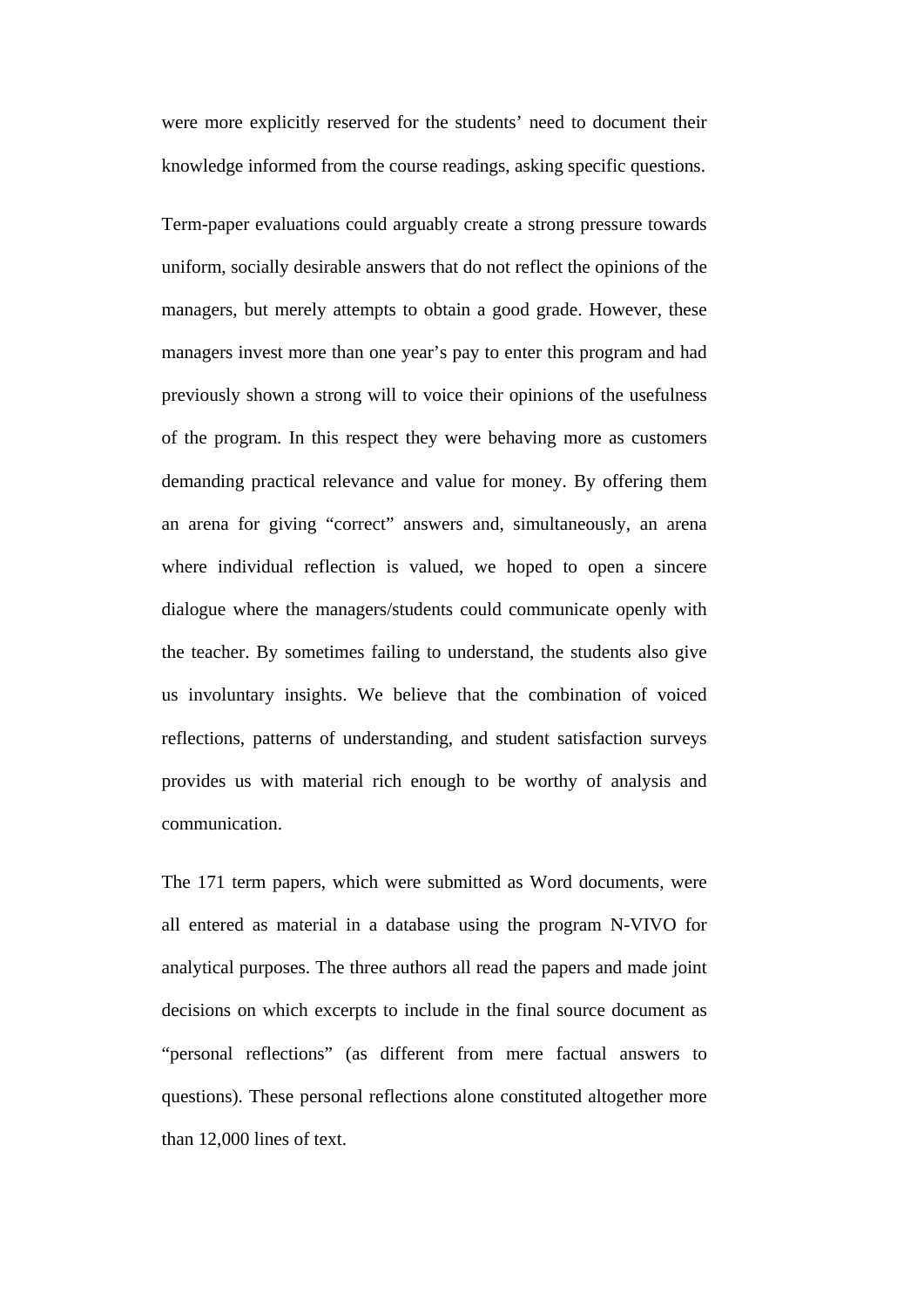The resulting materials reflect considerable individuality and sincerity in evaluating the leadership development practices to which these managers had been exposed. We used N-VIVO exploration tools to mark and collect the occurrence of main concepts in the text. The main concepts we looked for were:

(1) Examples of good and bad leadership. We did not want to impose a priori ideas of desirable or undesirable leadership on the text, but chose instead broad concepts of "good" and "bad" leadership. This is not normative, but simply instances of leadership that the managers themselves assumed to be worthy of copying or, conversely, examples of leadership to be avoided. If the aim of development is to improve leadership, we think these examples express the kinds of problems that developmental efforts should ameliorate. These broad concepts were further broken down into more specific descriptions of leadership styles or phenomena such as authoritarian, charismatic, participating etc.

(2) Developmental techniques such as leadership potential identification, assessment and feedback. How do Chinese managers react to Western attempts at identifying and assessing their leadership behaviors and talents, and what alternatives do they have? Which types of techniques have they been considering in practice or theory, and how do the managers perceive the usefulness of these techniques? We created scoring categories for specific techniques described, as well as explanations for why they would be useful or not.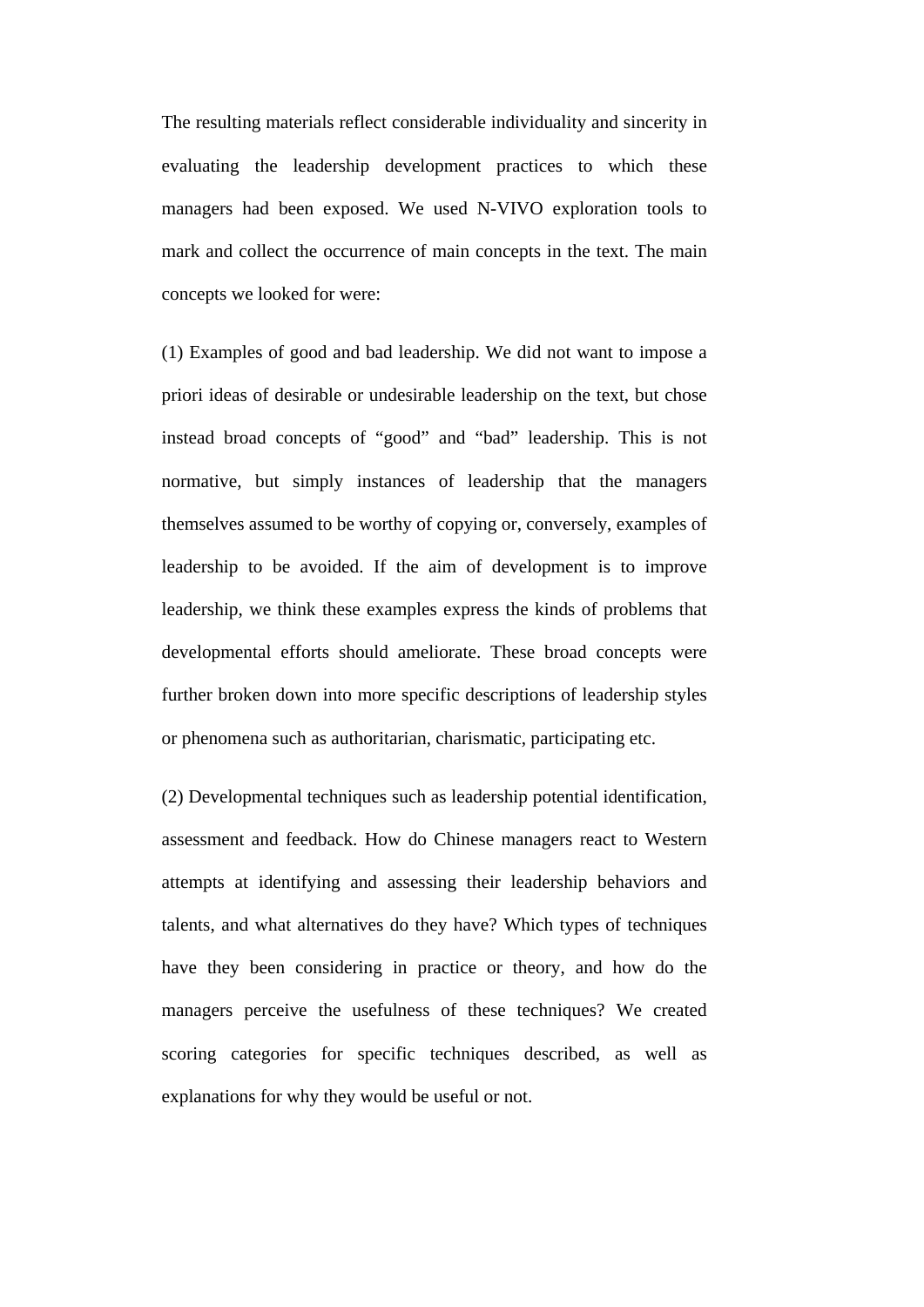In the following quotations from students, we retain the original words regardless of their sometimes obvious linguistic mistakes, in order not to restrict the semantic implications of the statements.

### RESULTS

# **Examples of good and bad leadership – what is perceived as good leadership and which practices should be avoided**

The following section of results reviews the various viewpoints on effective and non-effective leadership in China, starting with the positive descriptions.

### *Good leadership – descriptions of successful leadership in China*

Table 1 lists the types of traits, competences and practices that the participants mentioned in descriptions of successful leadership practices in China. The first three categories accounted for a total of 76.5% of all the positive leadership descriptions and were descriptions of categories of leaders.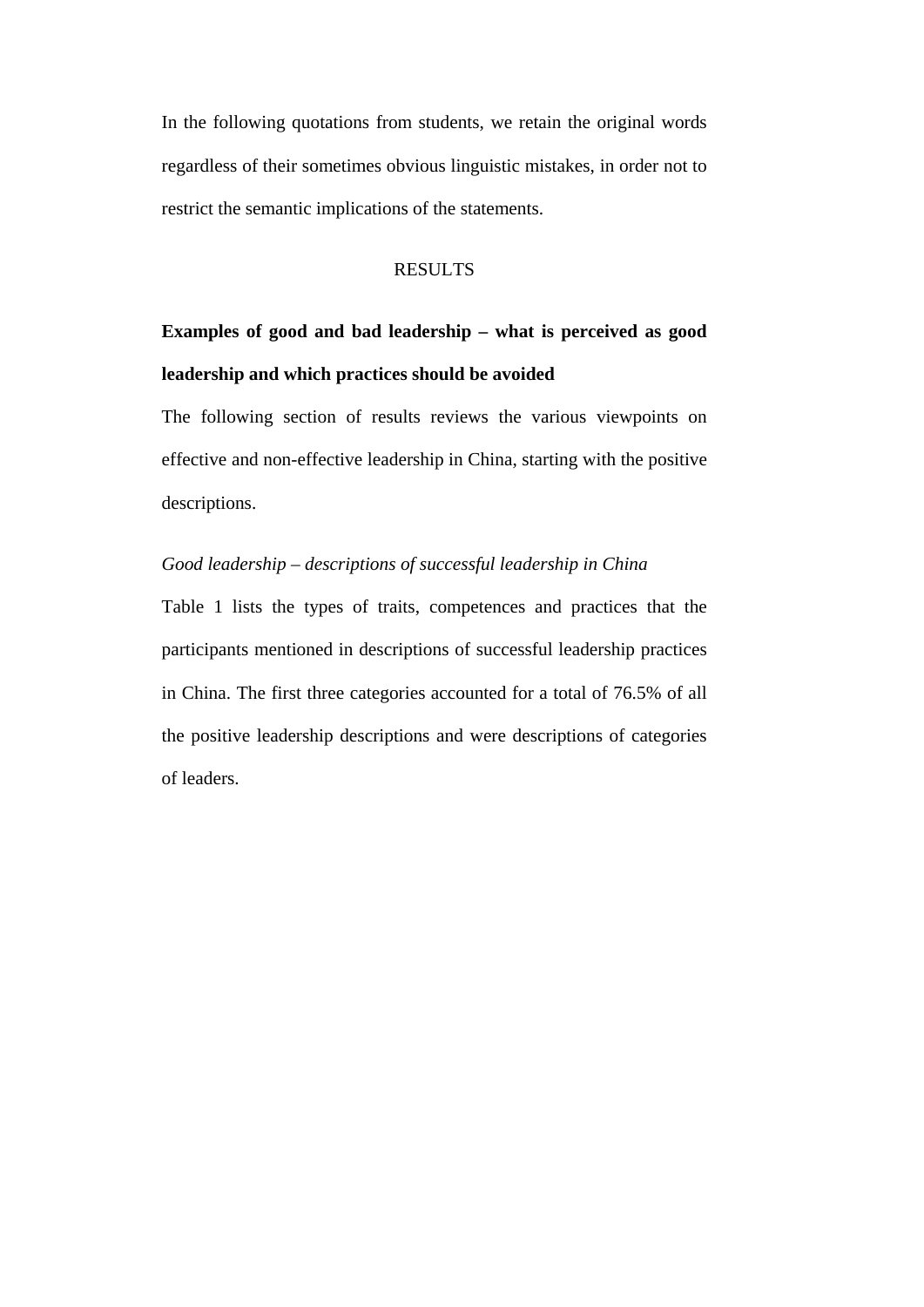### Table 1:

| Styles, %                          |      |
|------------------------------------|------|
| Virtuous person                    | 34.5 |
| <b>Transformational leader</b>     | 24.4 |
| Charismatic hero                   | 17.6 |
| Relationship-based leader          | 16.0 |
| Autocratic decisive leader         | 7.6  |
| Instances mentioned in total: 199  |      |
|                                    |      |
| Behaviors and skills, %            |      |
| Attentive to talent and learning   | 18.2 |
| <b>Communication skills</b>        | 13.6 |
| Consideration                      | 10.2 |
| Delegation empowerment             | 9.1  |
| Collective identity building       | 8.0  |
| Flexibility                        | 8.0  |
| Awarding outstanding employees     | 5.7  |
| Indirect or servant leadership     | 5.7  |
| Putting organization before family | 4.5  |
| Analytical and cognitively complex | 2.3  |
| Capable of achieving results       | 2.3  |
| Giving face to others              | 2.3  |
| Harmony and solving conflicts      | 2.3  |
| Long-term orientation              | 2.3  |
| Visibility                         | 2.3  |
| Change orientation                 | 1.1  |
| Open discussion                    | 1.1  |
| Pioneering bravery                 | 1.1  |

Leadership Styles and Behaviors noted as Positive Leadership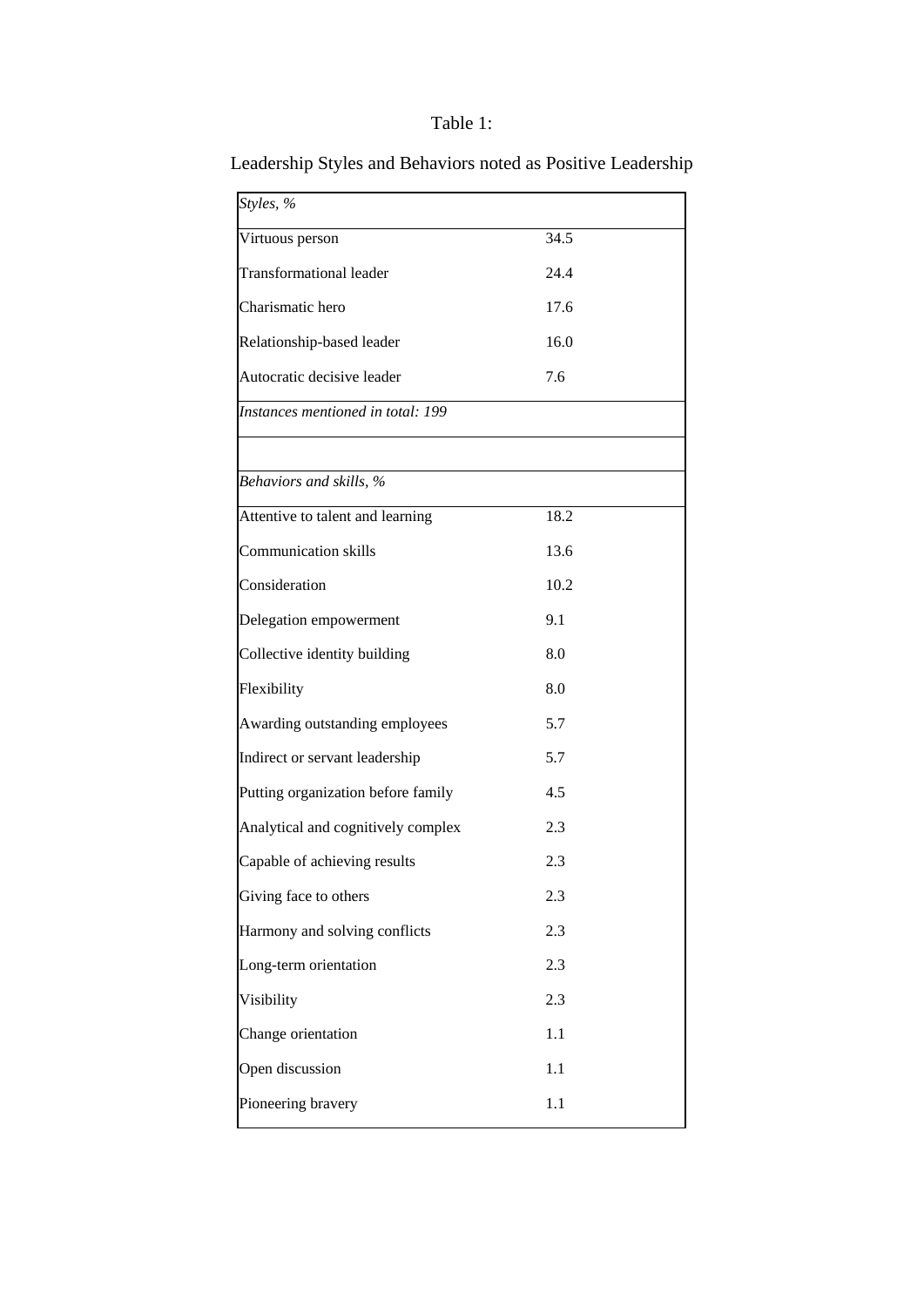The positive descriptions of leadership were predominantly based on individual characteristics, whereas the descriptions of positive leadership behaviors or skills were fewer and took a less structured shape.

*Virtuous leadership:* Moral leadership is characterized by a higher degree of personal integrity, self-cultivation and selflessness. Moral leaders should demonstrate behavior that conforms to social norms and virtues to set an example to others, and should demonstrate that their authority is not only for personal benefit but also benefits employees and the local community.

In our research, we found that 34.5% of the positive leadership descriptions concerned "virtuous leadership", a finding in accordance with the research on implicit Chinese leadership theories (Ling, Chia & Fang, 2000). This is a view that excellent leadership emanates from knowing and observing a complex ethical code, more often than not explicitly based on Confucian teaching. The managers often noted that this is more than a mere list of virtues: "The nature of virtuous leadership is complex and multifaceted". These values were praised as keys to success both in historical examples and in the autobiographies of modern-day business heroes. The most frequently cited virtues by the managers were: acting as a moral role model (by far the most important), kindness, trustworthiness, benevolence, learning, harmonious relationships, obedience, filial piety, righteousness, collectivism, loyalty, persistence, selflessness and wisdom.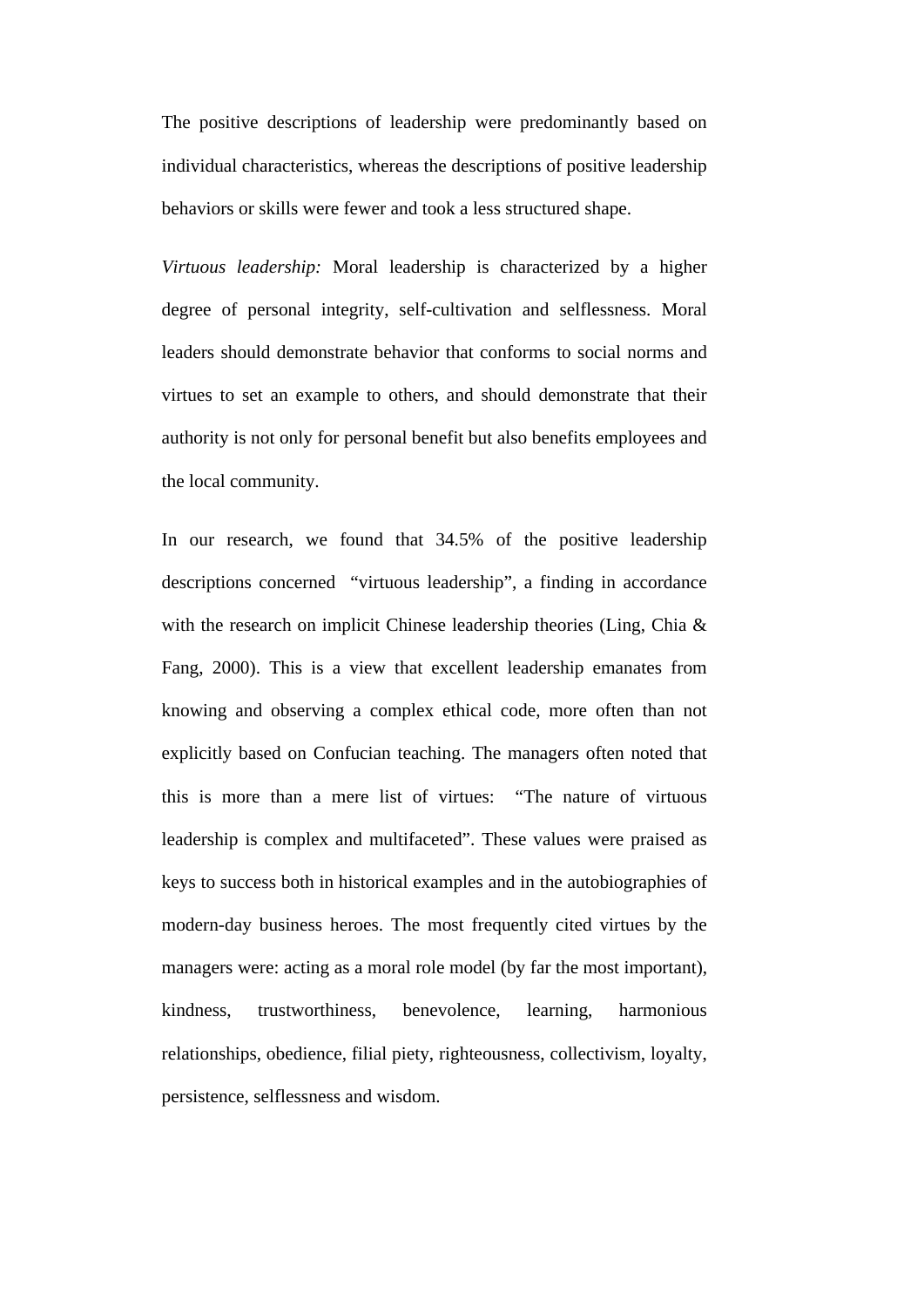The managers claimed that an effective virtuous leader would have an impact on the organization, because the unquestionable moral qualities of the leader could be rewarded with unquestioning obedience from their followers. The ensuing effect would cause swift-reacting organizations, which were regarded by many managers as a main reason for China's industrial capacities in history and at present.

*Transformational leadership:* Of leadership descriptions scored as "transformational", 24.4% were in most cases so labeled by the Chinese managers themselves, and the concept is no doubt used as a result of being informed by the course. The interesting part, however, is how the students described possible consequences of this view on leadership in their working context. The common denominator was a view of leadership as a necessary ingredient for modernizing and globalizing the Chinese economy, and of leadership as a set of behaviors that in principle can be learned.

Four aspects of transformational leadership turned out to be particularly attractive to them. First, the transformational model of leadership is seen as a complex, but specific, set of behaviors. This is compatible with the Chinese interest in pragmatics and distaste for sociological abstractions (Redding, 2002). Second, by including the transactional perspectives, it integrates views on discipline and control with the acceptance of punishment that still exists in some Chinese organizations (Chow, 2005). Third, the emphasis of transformational leadership on stimulating higher-order needs echoes the moral dimensions of paternalistic leadership. Paternalistic leadership is commonly observed in Asia in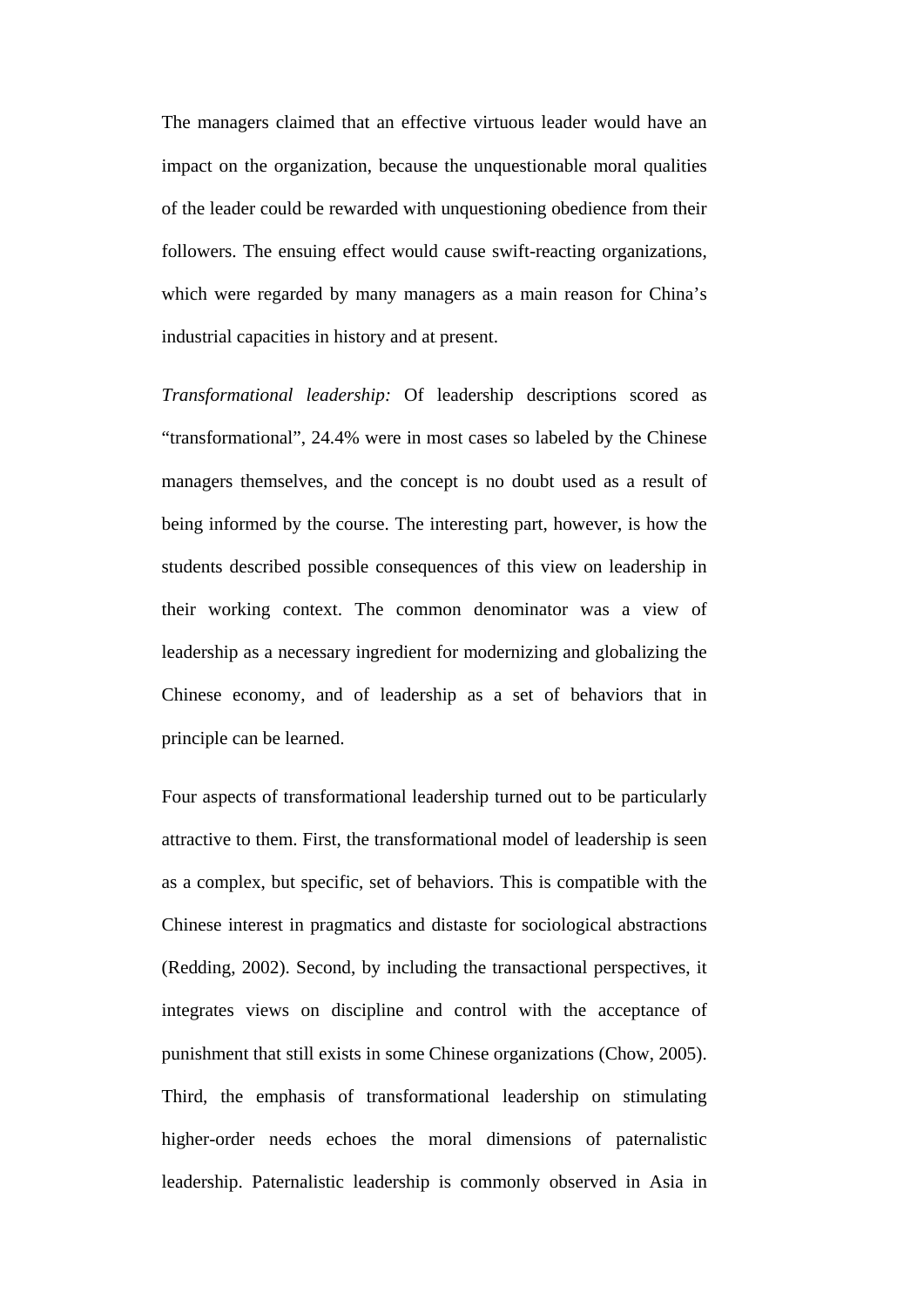which strong authority is combined with concern and considerateness. Fourth, the charismatic aspect of transformational leadership contains the elements of the Chinese paternalistic leader.

Transformational leadership is seen as an interesting alternative to traditional leadership practices because of the focus on intellectual stimulation. "So, in China, if we really want leaders and managers to develop a healthy work environment, the company culture should adapt healthy approaches like open communication, realistic talking about the facts, more objective instead of subjective." The intellectual rigidity that results from paternalistic compliance was a common concern of many managers in this sample, because it limits true innovation (cf. Jung, Chow, & Wu, 2003). Besides, there are those who point to "individualized consideration" as a means of enhancing learning and development based on individual needs that otherwise go unrecognized in collectivistic leadership. "Transformational leadership" seems to offer a possibility for leadership learning that is particularistic enough to a Chinese clientele.

*Charismatic leadership:* Some managers in this sample expected certain types of leaders to have an energizing effect on the organization. Explicitly referred to as "charismatic", this could be adopted as deliberate leadership tactics. The managers seemed to be well aware of the double-sidedness of charismatic leadership. On the one hand: "Compared to participative leadership style, the charismatic leadership style is more efficient and quick to achieve miracle goal if the leader is qualified to the right thing". On the other: "Decision of these leaders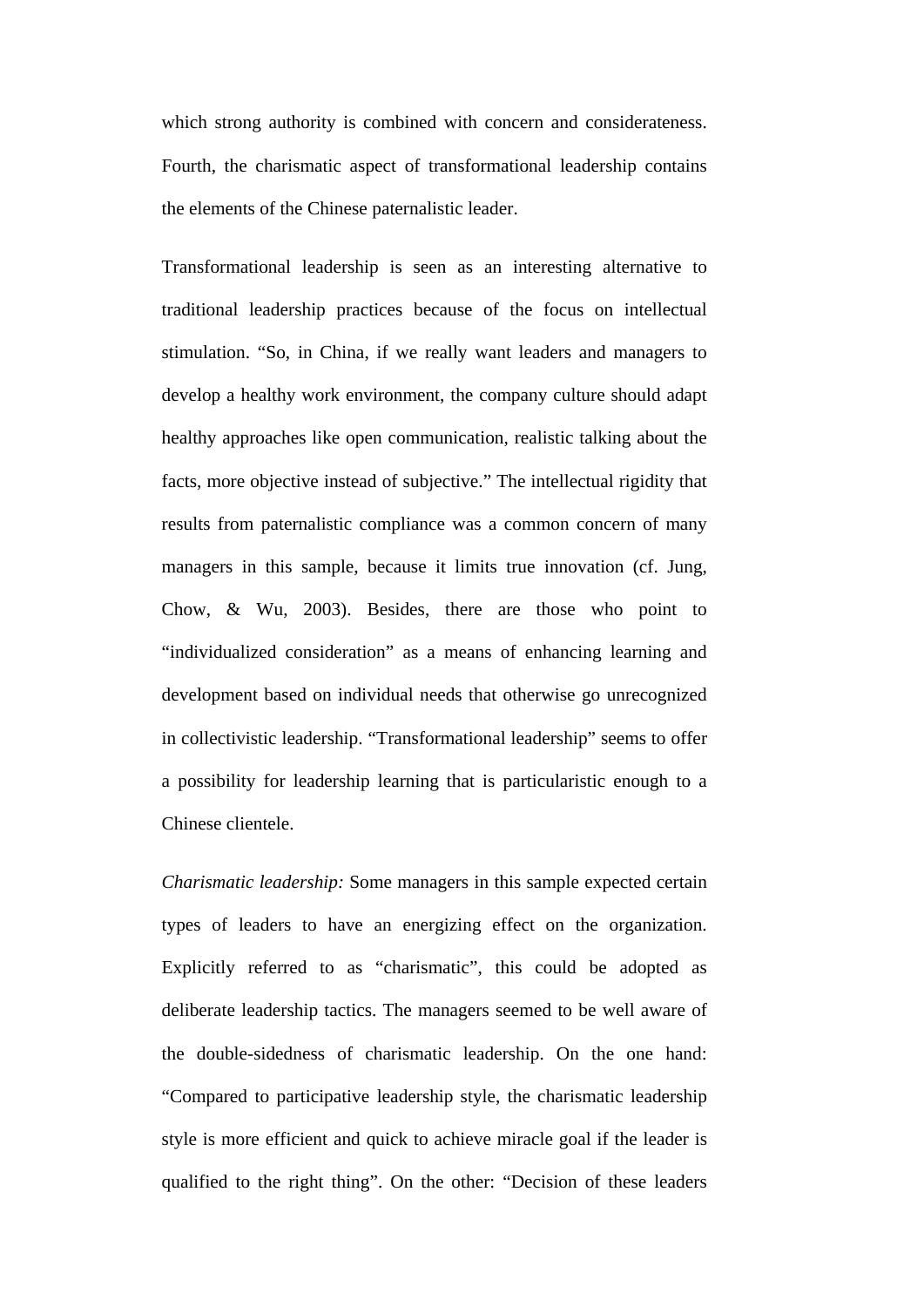reflects a greater concern for self-glorification and maintaining power than for the welfare of followers".

*Relationship-based leadership:* The relationship or *guanxi* phenomenon is paramount in getting things done for Chinese leaders. "If a leader has good '*guanxi*' with his/her subordinates, he may have more respects and reputation and then also have a good authority in performance for his/her subordinates are willing work hard for him/her. In Chinese language, it is called 'get twice the result with half the effort'." This also goes for the exercise of power: "The successful leader is more likely to use person power in a subtle, careful fashion to avoid threats to the others". The *guanxi* between a leader and the subordinates is in many ways the very essence of the paternalistic contract:

 "The authority of a Chinese leader thus arises from subordinate dependence, and the effect of paternalistic leadership on the effectiveness of subordinates is different according to the degree of dependence. In a West[ern] organization, generally job performance is the most critical factor to a subordinate's performance. But in China, besides job performance, the loyalty is also an important factor to the individual's performance".

Apart from influencing the relationship with followers directly, a leader's *guanxi* will be noticed and constitute part of this leader's personal assets: "In China the value placed on leaders' ability to manage relationships with employees often is prized more than any other skill ...". Even if the emphasis on *guanxi* is likely to diminish with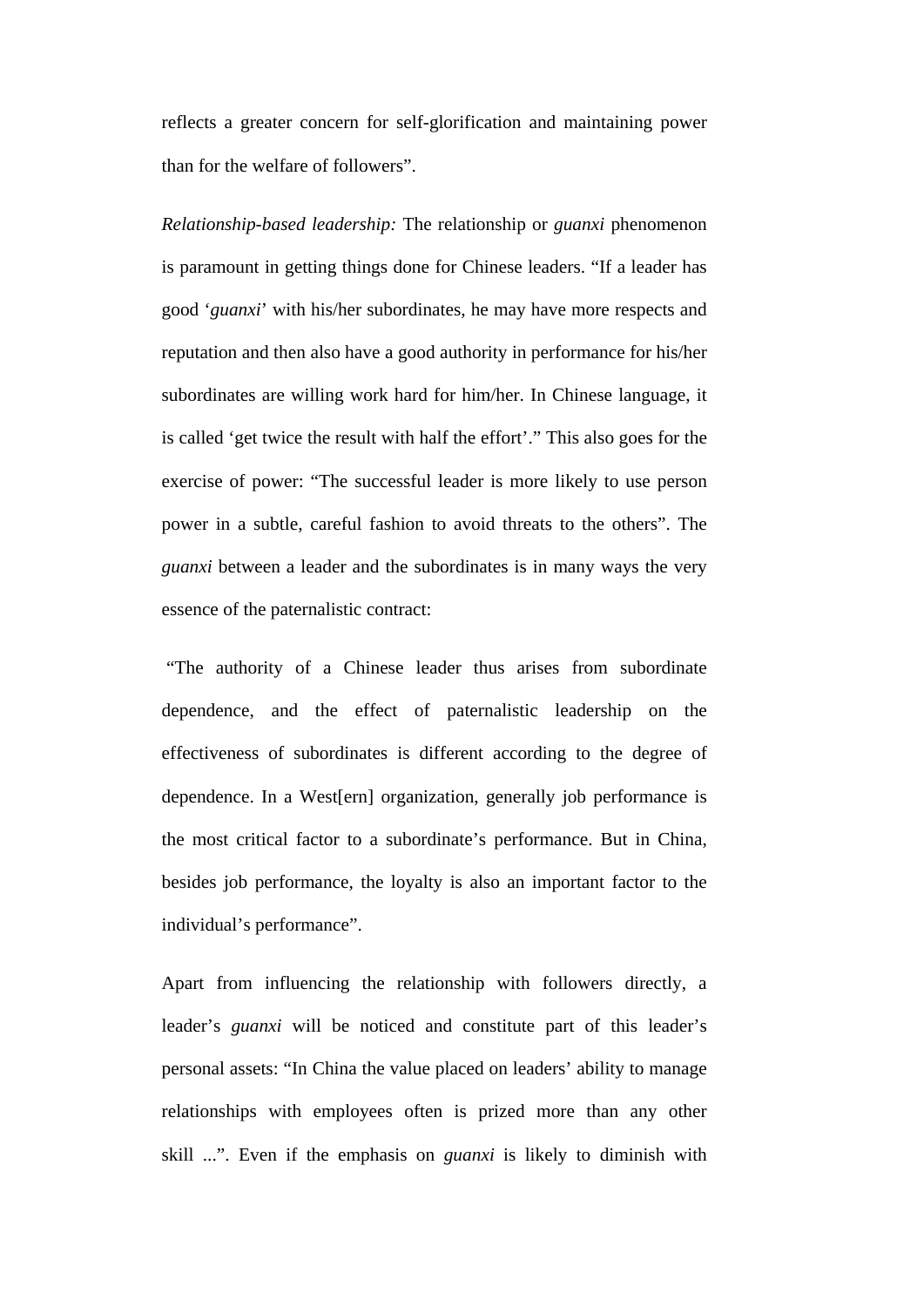economic development, the managers do believe that this tradition will prevail. "We only have to look at Hong Kong or Taiwan to see *guanxi* survive in modern, rule-of-law societies."

This can be a tough challenge for non-Chinese leaders. "The energy for factory workers is not coming from the power of overtime salary, but the relationship of the Chinese leaders. Chinese top management has different ways to build and maintain the good relationship with employees. This is obviously not the ability of our foreigner leaders. In China, no relationships, you're nobody."

*Autocratic leadership:* Despite the strong tradition of authority and power distance, there are few managers who singularly praise the autocratic decisiveness of the dominant type as exemplary leadership. Some managers see the display of decisiveness as necessary to fill the role of the virtuous leader and to avoid uncertainty on behalf of the employees: "It will be considered as non-competence if the leaders always share his authority with and get ideas from his team. Leaders must not be afraid to use power, and use it in a balanced way to refrain from creating rebellion but 'punish chronic troublemakers".

*Attention to talent and learning:* The appreciation of knowledge and encouragement to engage in learning is mentioned by many of the managers as important to leadership, both because of the instrumental effect on the organization and on the employees' motivation, explicitly underscored by several managers. "The most famous leaders in Chinese history are the ones who can lead the people [with] more wisdom, more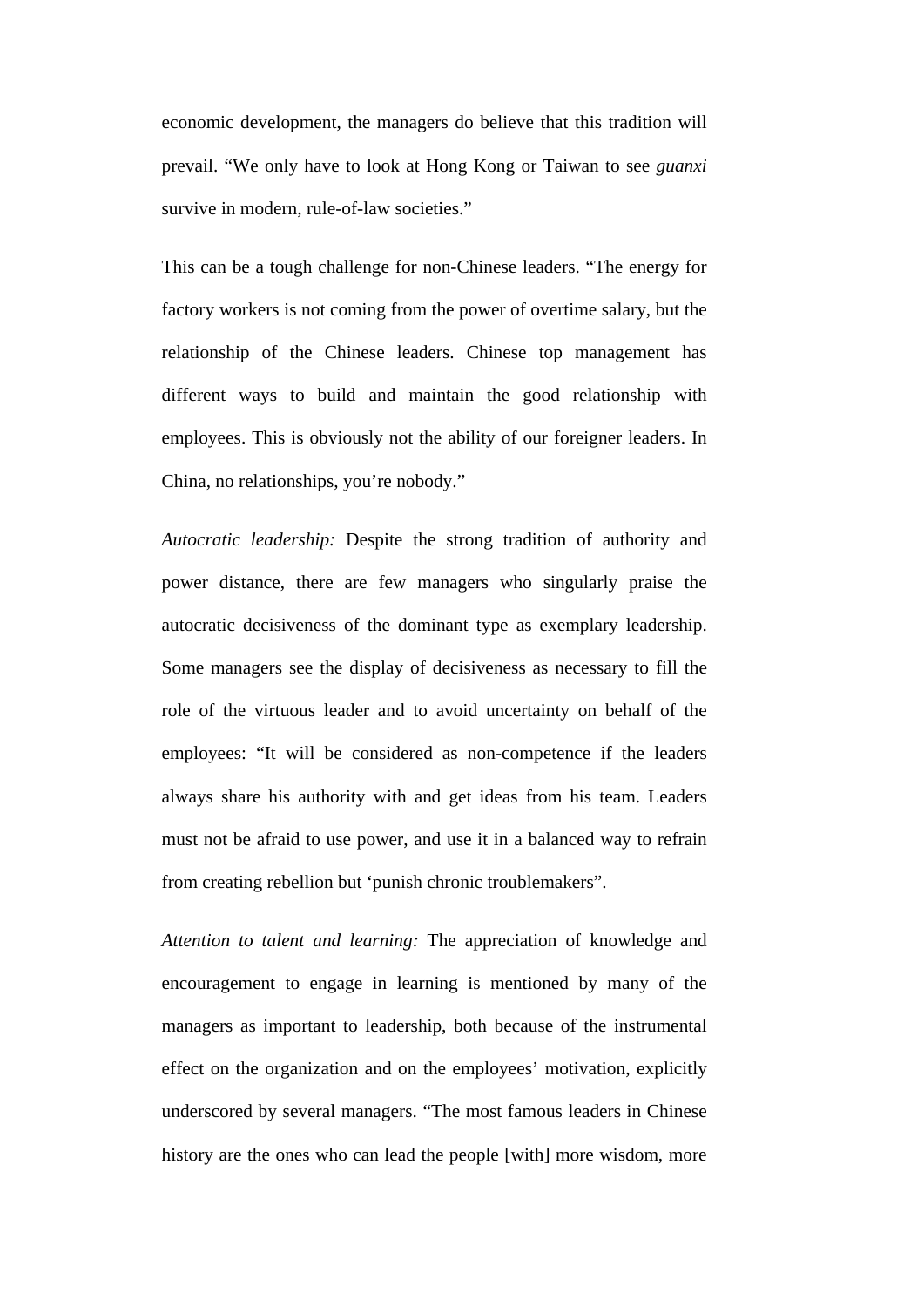capable than himself." The emphasis on knowledge is also based on the Confucian ethics.

*Communicative skills:* One could think that the tendency to obedience in successful paternalistic leadership could reduce the need for communication, but a number of communicative obstacles arise from the specifically Chinese pattern of interaction between leader and followers. For one, the tradition of not contradicting superiors does not mean that the leader will have it their own way automatically: 上有政策,下有对 策 ("shang you zheng ce, xia you dui ce" – policy once forced from superior, countermeasures would be pursued by subordinate). Subordinates in a paternalistic culture need very specific directions and explanations for where to go, as they will be apprehensive of uncertainty and outright annoyed by lofty visions without practical details: "The leadership should provide a clear picture!" The communicated message will have to be sold over and over again with an enthusiastic, energizing effect. Meanwhile, however, there are just as many managers who emphasize the need to create two-way communication and empowerment.

Finally, good leaders are recognized in China for being flexible or pragmatic. Probably due to the acknowledgement of complexity in leadership, the ability to choose from different options is an asset to good leaders.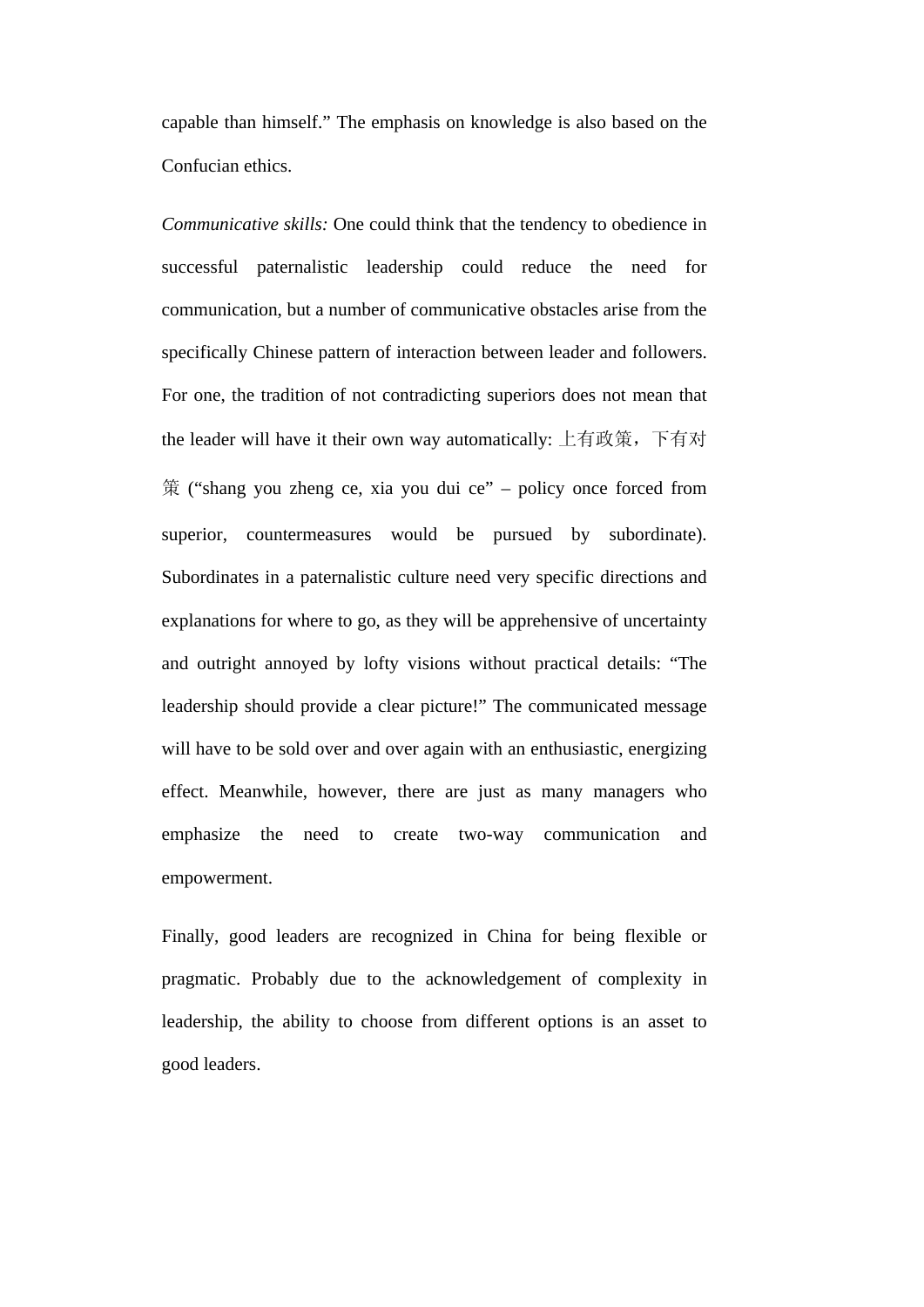### *Negative descriptions of leadership in China*

A total of 78 examples of ineffective leadership were described. The attributed causes for bad leadership were analyzed and counted (Table 2).

| Main category:                                      |                                         |  |  | 96              |            |
|-----------------------------------------------------|-----------------------------------------|--|--|-----------------|------------|
| Authoritarian leadership                            |                                         |  |  | 39.7            | % of these |
|                                                     | Classic authoritarian style             |  |  |                 | 35.5       |
|                                                     | Heroic infallibility                    |  |  |                 | 54.8       |
|                                                     | Paternalistic benign but<br>ineffective |  |  |                 | 9.7        |
| Hidden power games                                  |                                         |  |  | 15.4            |            |
| Hierarchy problems                                  |                                         |  |  | 10.3            |            |
| Lack of individual initiative and<br>responsibility |                                         |  |  | 10 <sub>3</sub> |            |
| "Every new sovereign brings his own<br>courtiers"   |                                         |  |  | 0.0             |            |
| Bad communication                                   |                                         |  |  | 7.7             |            |
| Lack of flexibility                                 |                                         |  |  | 64              |            |
| Unpredictability of relationship<br>governance      |                                         |  |  | 64              |            |
| Short time focus                                    |                                         |  |  | 5.1             |            |
| Lack of formal management education                 |                                         |  |  | 38              |            |
| Number of instances: 78                             |                                         |  |  |                 |            |

Table 2: Examples of Bad Leadership Mentioned, by Cause of Dysfunction

The most important complaint was about authoritarian leaders, accounting for almost 40%. These again fell into three different types:

(1) The most frequent case of bad authoritarian leadership seemed to be the charismatic, initially successful leader who adopts an overconfident, autocratic approach (54.8% of the authoritarian examples). This type of leader seems to be tempted by an attitude the managers described as a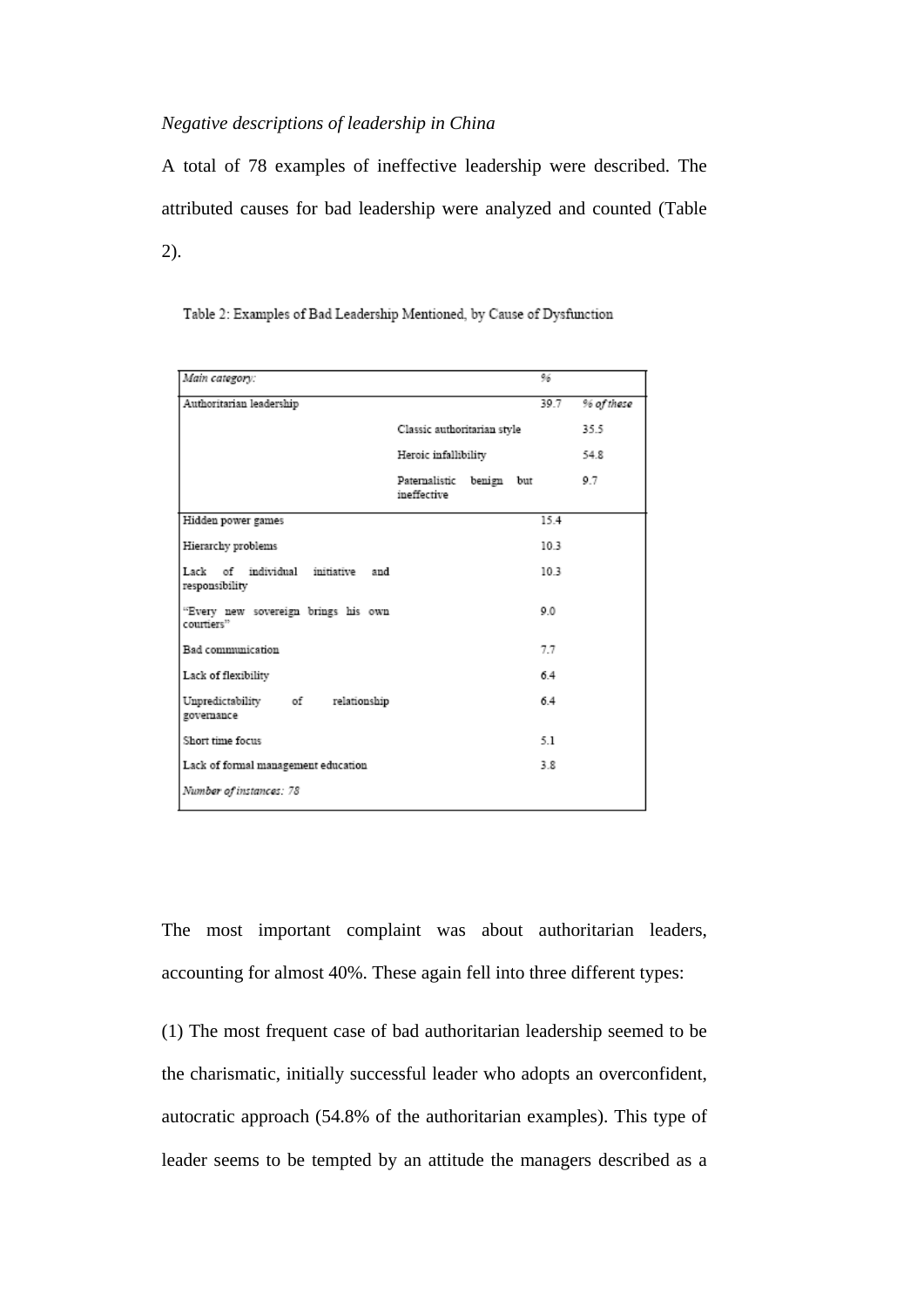Chinese vulnerability towards charisma: "You could be the God and create Chinese myth".

(2) The second group was the classic authoritarian type of leader who makes all the decisions and does not even seem to care about others: "They make the employees' right hurt, do interpersonal relationship stressed and working pressure increased. How to set the correct goals for employees, how to secure their fairness, and how to increase their satisfaction level should is a key problem in China".

(3) The third type was the paternalistic leader observing the virtue of "kindness" who benevolently but inefficiently tries to care for the members of the organization. "This kind of 'good old chap' leaders emerge everywhere in China … But the 'kindness' character may be an obstacle to a decision process or the communications with subordinates."

This kind of leadership is inadequate due to over-reliance on the traditional mechanisms of followership. Similar findings are known from the West (London, 2002), but the patterns may be different in China because traditional followership is influenced by Confucian respect for authority. The most particularly Chinese phenomenon is an over-reliance on relationship-based leadership referred to as "every new sovereign brings his own courtiers". Several managers in the sample complain that organizational operations and core competence are disrupted by management successions because of the tendency to replace whole groups of loyal followers. This is also linked to the second most cited complaint: hidden power games in the organization. One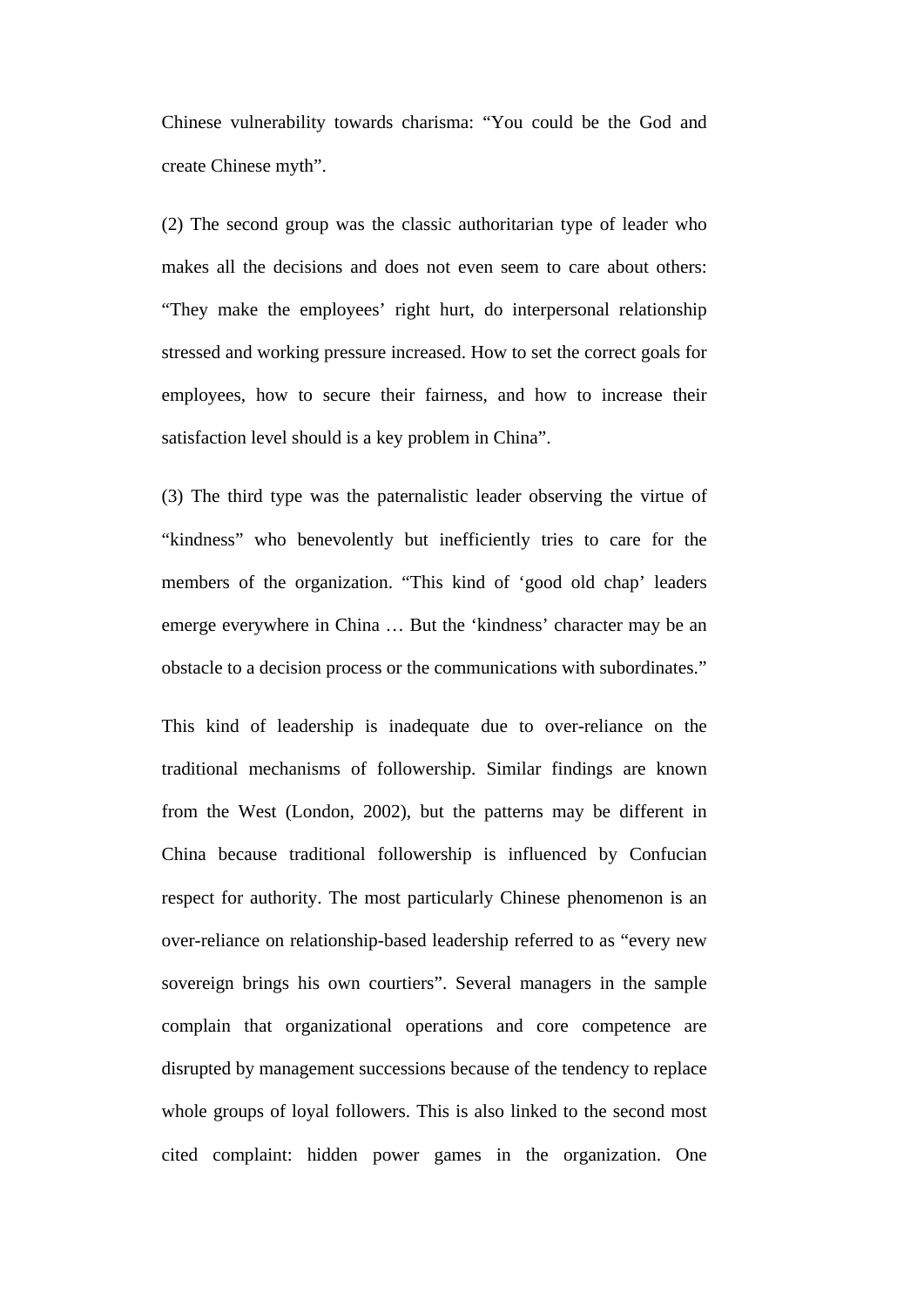respondent claims that the national soccer team suffers from recruiting players by *guanxi* instead of talent.

Some of the managers welcome a change from the reliance on networks: "Although people believe in China *'guanxi*' and things related to 'Face' is something extremely important, I think the situation is going to change. Unveil the mystery veil of market economy for last 20 years, Chinese learn how to be responsible for themselves instead of rely on a net of '*guanxi*' to survive".

### **Developmental techniques, assessment and feedback**

Chinese managers here hold a mixed view of the current situation and the future of leadership development, reflecting differences in their working experiences:

(1) Some managers have made their careers through established structures with a past history of leadership development as provided above all by the Chinese Communist Party cadre schools: "Although 360 degree feedback sounds new to most of youth, in the communist party system, it has been deployed at the very beginning of the party foundation. All the other programs such as training/education, job rotation, challenge assignment, feedback and improvement plan, mentoring, etc, are already used in the party".

(2) Some managers have made their careers in Chinese subsidiaries of MNCs with a broad exposure to global or Western leadership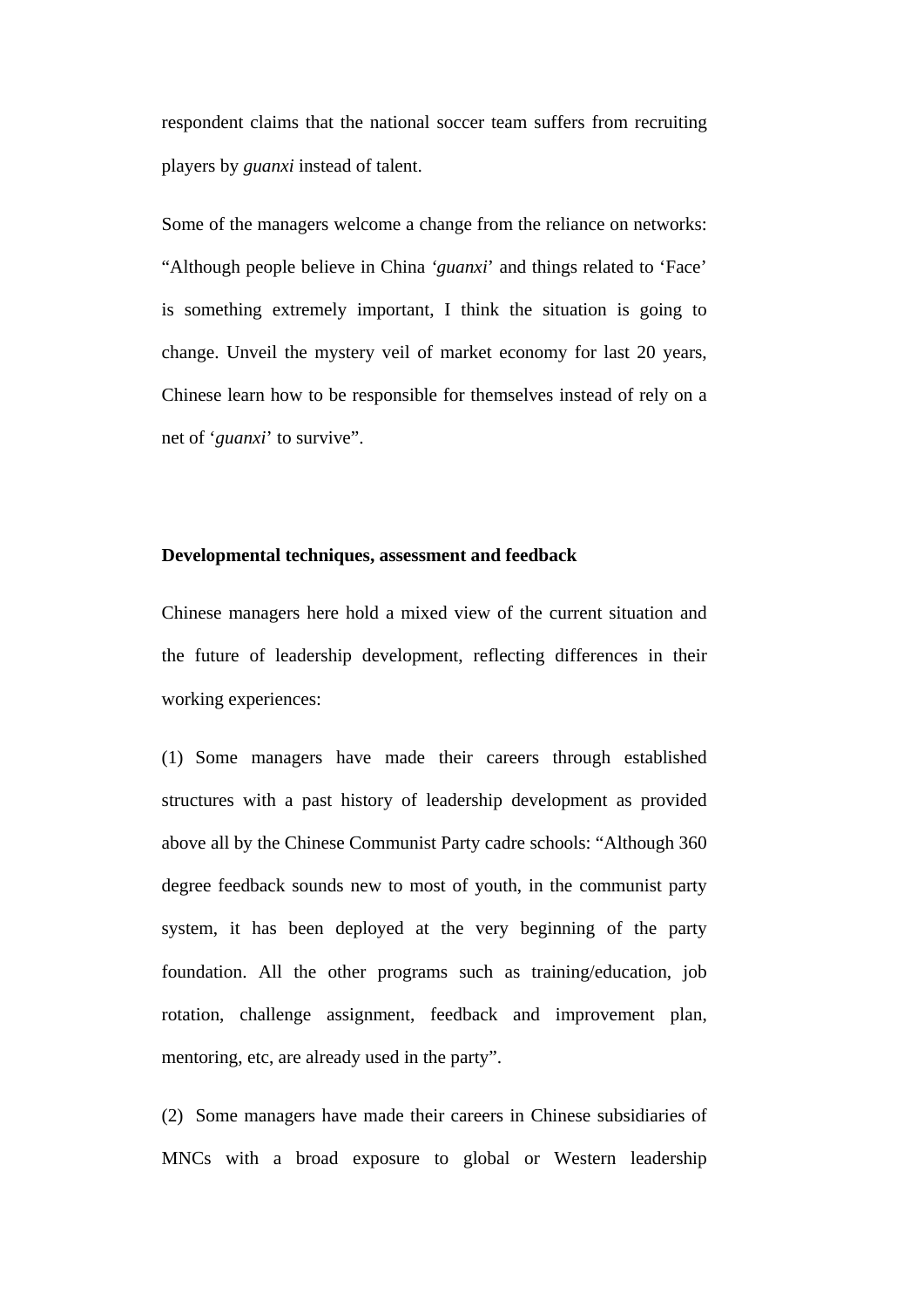development practices: "… most multinational companies have introduced their headquarters' leadership system into China for a couple of years. For example … the company I am working for implemented a … program in China almost a decade [ago]".

(3) A great many of the managers have experiences from organizations originating after Deng Xiaoping's reforms, where the rapid expansion, vast possibilities for business and shortage of leadership potential have created a vacuum in leadership supply. These managers have experienced many kinds of approaches: the soft-spoken success of traditional Chinese wisdom, the inefficiency of stale practices in the SOEs where: "there is little integration of leadership training and developmental activities with each other or with related human resources practices such as performance appraisal, career counseling, and succession planning". They have seen ethnocentric Western companies claiming to have all the answers. Many have seen no leadership development at all. However, whether because of the traditional respect for learning, or because of a genuine acknowledgement of the need, all managers seem to agree that leadership development is:

(1) A necessary component to fill the need for able Chinese leadership.

(2) A help that needs to address the future of the developing Chinese market economy and public sector.

(3) A field that can profit from Western practices, but that needs some adaptation to local circumstances.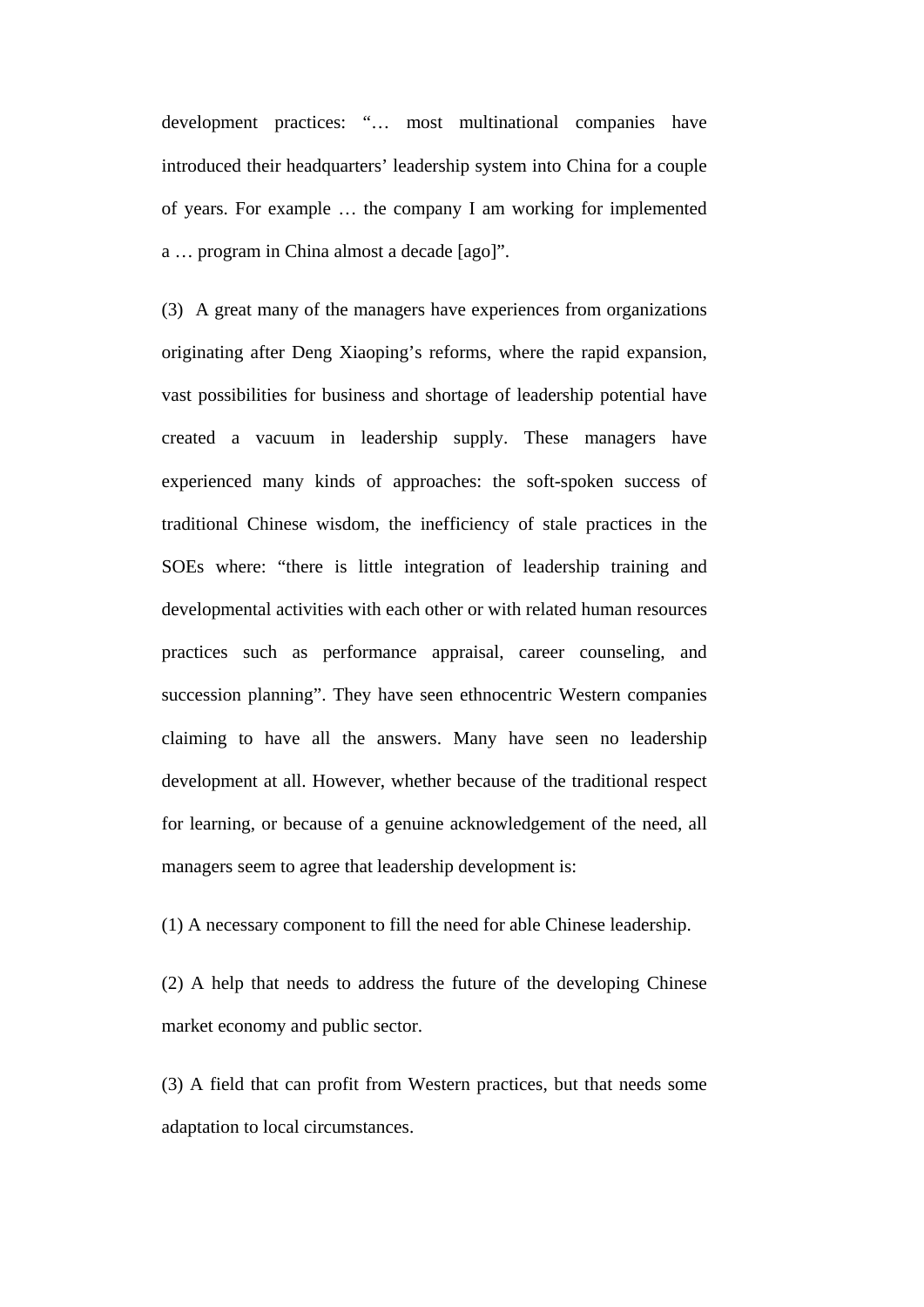So, what are the impressions of known leadership development practices and their usefulness?

*Traditional leadership capability identification and assessment*: These managers view traditional Chinese identification of leadership talent as a careful examination of the key person's possession of virtues. This is described as a holistic judgment based on "feeling", not a criterion-based screening, and moral conduct is a prime identification of leadership talent in this system: "… the first principle of recruitment is morals (capacity is accessorial)".

*The effect of developmental efforts on guanxi and face:* Since there are almost no traditions for targeting leadership behaviors for measurement, feedback and training, the mere suggestion of such practices may alarm an aspiring Chinese leader. As one manager notes: "Some managers may object if they are asked to take part in a basic management skills program: they may feel that doing so will be a loss of face".

Job rotation is seen by several managers to contain similar threats. Having a new job without any sure signs of promotion may look like being degraded to others, thus causing concern for loss of face.

So what are the reflections of Chinese managers and their co-workers after exposure to the Western developmental practices?

*The practice of 360 degree (multi-source) feedback*: The usefulness of 360 degree feedback in China is highly disputed among the managers in this sample. The Confucian spirit is itself a hindrance to multi-source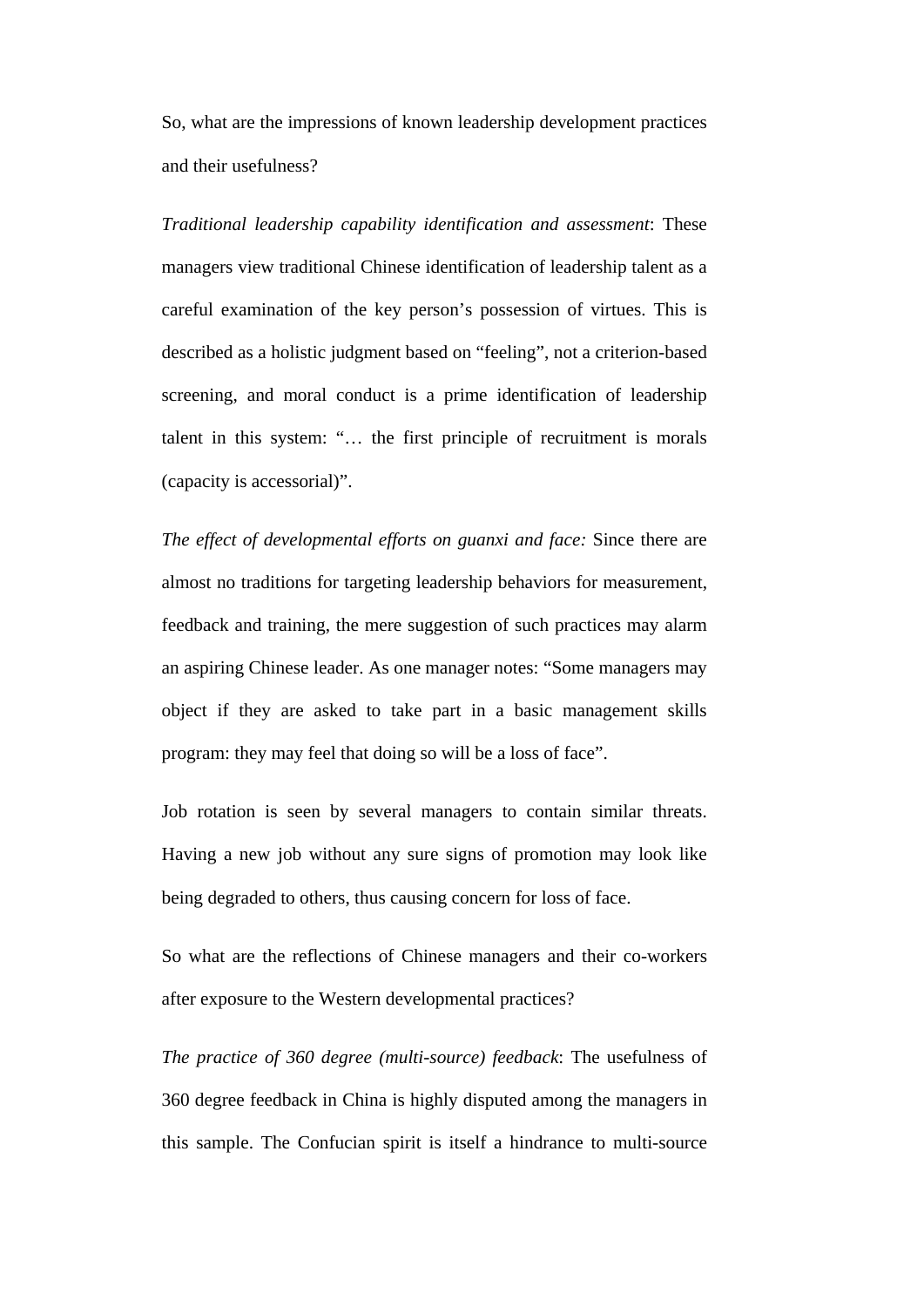feedback as an instrument for voicing intensely felt opinions, because it may cause concern about "face". However, those with a first-hand chance to study and compare Chinese managers with Western expatriates say they do not see great differences in how the managers receive the feedback: "The defensive people always tend to be defensive, and objective people remain balanced". Still, many observe that their Western colleagues use feedback as an opportunity to raise their concerns, while the Asians are more restrained by politeness in their way of scoring and most often leave fields for comments blank.

A recurring concern is that when the multi-source surveys are used for ratings with possible promotion or bonus consequences, the respondents will inflate the scores because this is an opportunity for building *guanxi* with their superiors rather than giving accurate feedback. Similarly, the respondents assume that there is always a fear that such surveys can secretly be used to measure loyalty. Some of them have experienced cases of secret codes on the survey feedback sheets that can be used to track single respondents' opinions about their superiors. Whether warranted or not, such fears are likely to affect the survey data.

*Personality tests*: There are also contradicting views on this issue. On the negative side are those who claim that personality is of little interest because of holistic organizational considerations, because of collectivistic thinking reducing the interest in individual agency and because of a general disbelief in personality tests. Finally, concern about "face" could make Chinese people speculate overly in social desirability.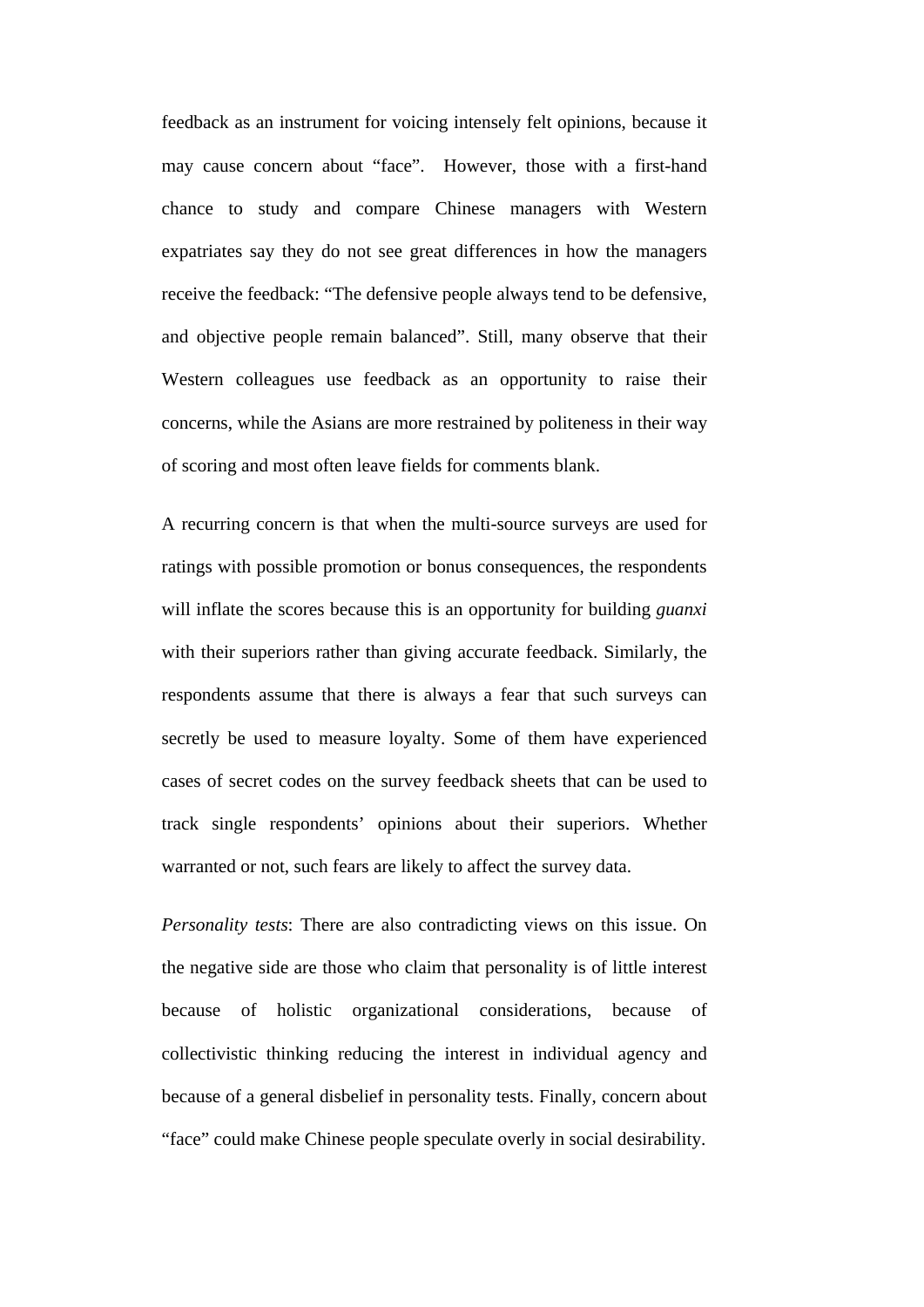The positive voices are about the same number. They see that the use of personality tests is spreading in China, with positive consequences of this in education, selection and self-awareness development, and note that personality tests belong to the tools of making hiring processes rulebased instead of relationship-based. Some even believe Chinese people are particularly interested in personal assessment in an arena free from *guanxi* and "face" issues. They often mention the CPAI (Chinese Personality Assessment Inventory) that includes measures of *guanxi* as the sixth personality factor called "Harmony in interpersonal relationships".

*Job rotation, action learning and project assignments*: These were the kinds of activities that the managers in our material would most naturally think of. These issues would not ignite many discussions or debates and it is our impression that learning from assignments is an intuitively appealing practice in China. The comments we found would mostly be concerned about the concept of "job rotation". Being rotated easily gives colleagues, family and network an impression of having failed in the previous assignment. Several students describe in themselves, or in colleagues, a reluctance to be moved around by external headquarters that would not pay sufficient attention to the face issues involved. On the other hand, several students would warn against inflation in titles and name cards that stem from masking new assignments as promotions. Some would also comment on the undue power balance that could stem from managers who were building up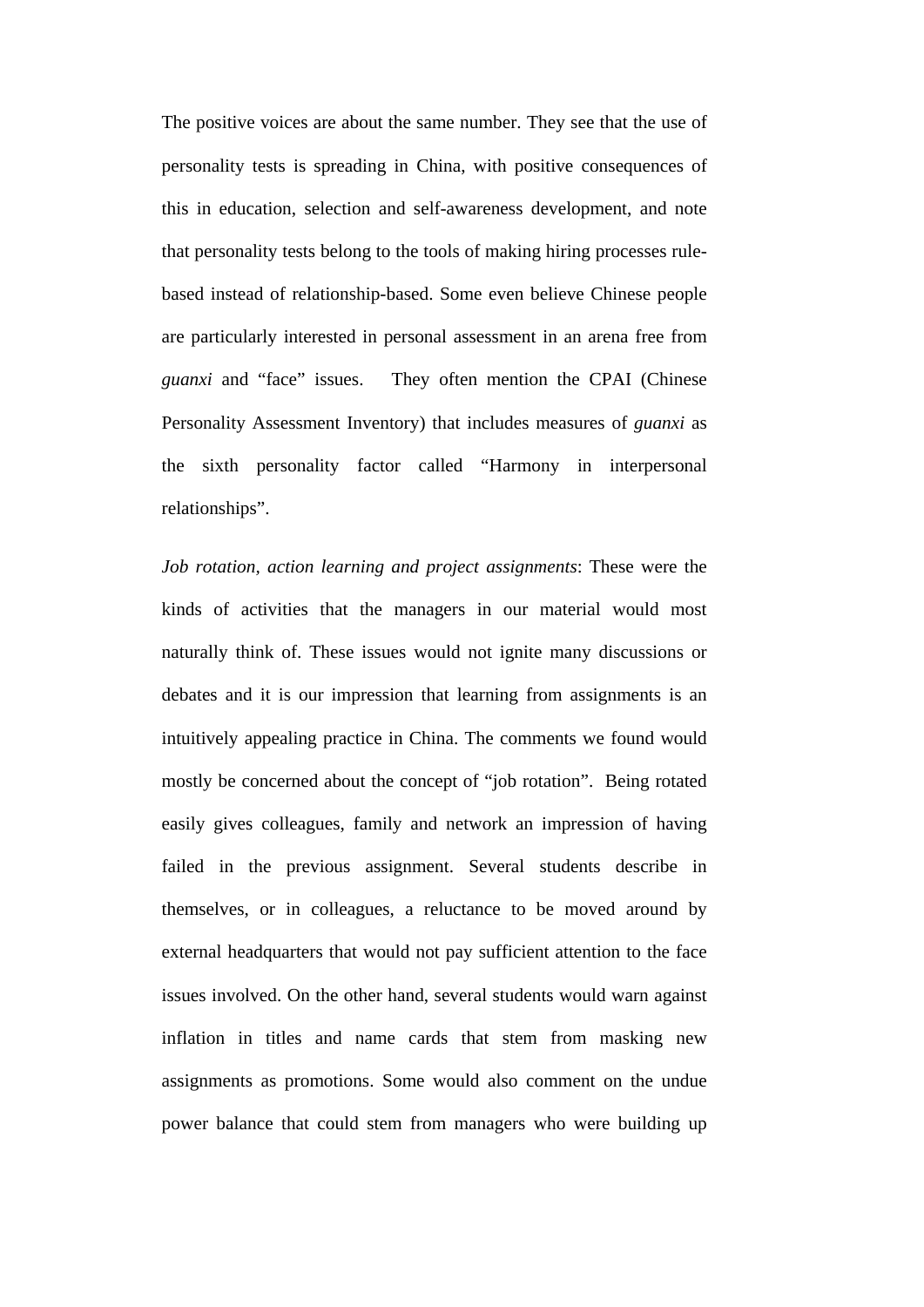personal networks in positions, and that they would bring with them as "courtiers" when leaving a company.

*Team-building*: Team-building has been a buzzword among leadership and organizational development techniques in the West, referring to a wide range of more or less focused interventions to enhance cooperation and understanding of groups (Salas, Rozell, Mullen, & Driskell, 1999). Some managers just mention that these practices are known to them, but not widely used, but many describe group games and various types of outings as interesting to them, and as having beneficial results on group performance and business efficiency. This is probably one type of leadership development technique that goes very harmoniously with Chinese thinking: "Chinese leaders usually emphasize the group mission, stressing shared values and ideology, connecting followers' individual and group interests, and to provide followers with more opportunities to appreciate group accomplishments and other group members' contributions, resulting in collective identities"*.*

*Coaching and mentoring*: Mentoring – having a senior colleague who cares for and advises young aspiring professionals – is almost the core element of traditional leadership grooming, probably with roots in an old system of apprenticeship: "People are proud to have a master, who takes top position in the industry". However, in modern-day organizations: "Mentoring seems to have had limited success as companies have unloaded senior personnel to flatten structures and with their departure has gone years of valuable company IP [intellectual property]".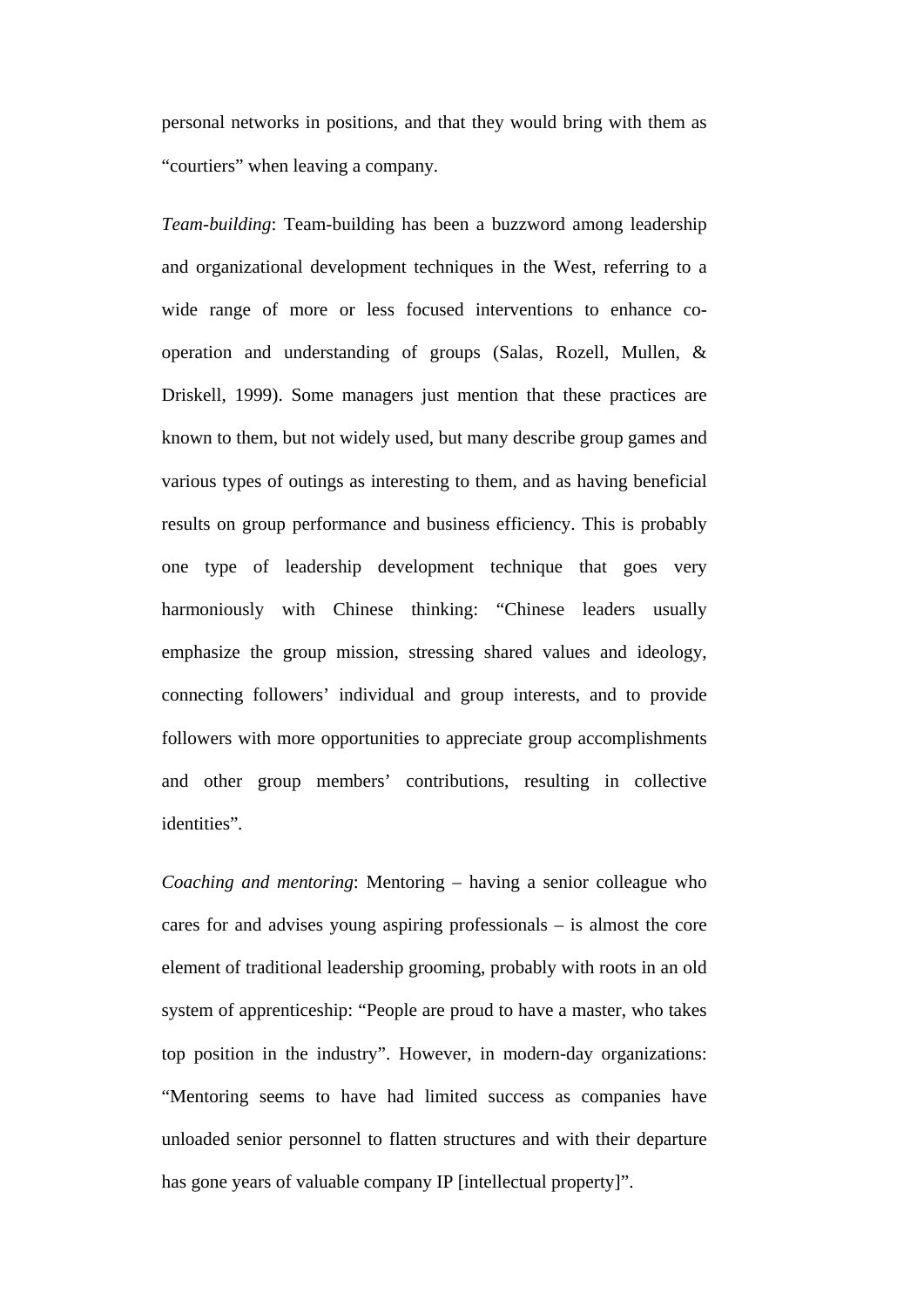#### **Impact on the MBA program and course module**

The insights gained from analyzing these materials were reflected on with later students and fed back to the teaching arena with discernible positive effects on evaluations and recruitment. The four most important improvements were:

(1) We introduced an early section on the difference in the use of dialogues in Western and oriental leadership styles, along with exercises that expose different expectations regarding dialogue in Chinese and Western managers.

(2) Some of the linear ways of thinking in assessment theory and practices were given special attention and linked to a combination of management theory and Chinese philosophy.

(3) More attention and explanations given to leadership selection practices in rule-based versus relationship-based environments.

(4) Specially facilitated group discussions that take the Chinese participants' group behaviors more into consideration.

### DISCUSSION AND CONCLUSION

The purpose of this paper is to explore how leadership theories and leadership development practices could be of practical relevance to practicing Chinese managers. The analytical approach first explored how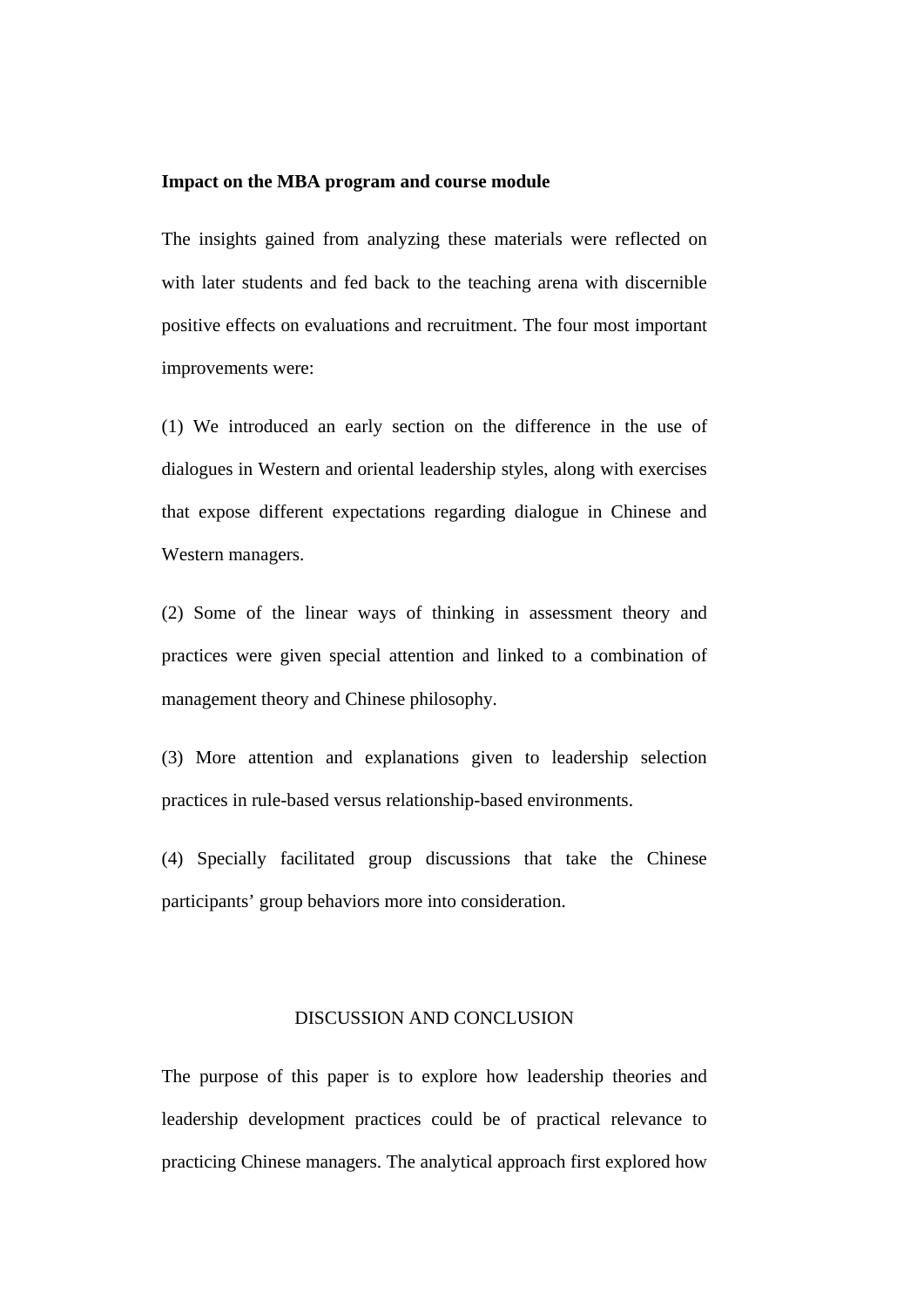the respondents viewed effective and non-effective leadership behaviors and their relationships with Western leadership theories, secondly the typical leadership problems the respondents had experienced, and third, to which extent they thought that Western leadership development techniques could ameliorate these types of problems.

The responses show how practicing Chinese managers are interested in leadership, willing to reflect on this issue, and how they are profoundly embedded in Chinese philosophy in the way they express their experiences. Also, a willingness to depart from old traditions to effectively embrace new forms of organizations and global environments appeared. The need to indigenize theories and practices must be reflected in teaching practices.

Management is inherently complex (Stacey, Griffin, & Shaw, 2000), and Chinese management in recent years even more so: rapid transitions in cultural, economical, political, technological and demographical realities have posed opportunities, challenges and threats exceeding the understanding of the participating parties themselves. The variance in viewpoints on central issues between our respondents suggests few unified opinions on these matters. The possibilities and challenges in applying Western leadership reach far beyond cultural stereotypes and depend on local knowledge.

Our findings offer no simple catalogue of cultural differences. The concept of leadership in China is dynamic and evolving, sometimes allowing international organizational inventions to take hold, sometimes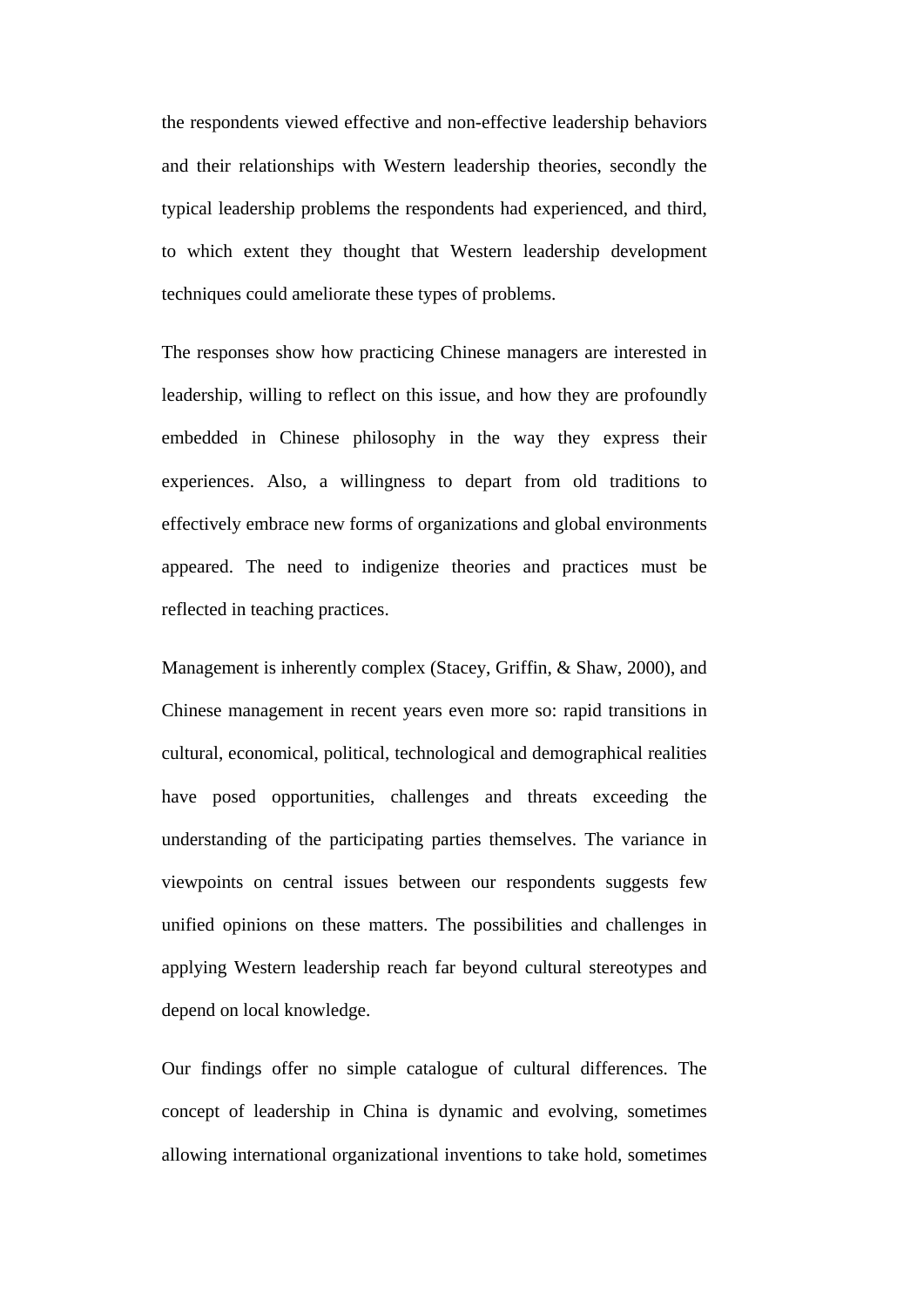offering paradoxes in need of different explanations to Western and Oriental observers. Finally, there emerge viewpoints and concepts that may have deep roots in Chinese traditions, but that take on new meanings to modern participants. Our reflections below are an invitation to inquire and reflect in practical teaching and management.

### **Espoused leadership theories**

The examples of good leadership included some Western ideals but also the Confucian ideals of the leader as a virtuous person and the ability to handle relations as a vehicle for effective leadership. This is in accordance with previous findings on differences in implicit leadership theories between Chinese and Western people (Ling, Chia & Fang, 2000), and with recent research on the leadership styles of Chinese CEOs (Zhang, Chen, Liu, & Liu, 2008).

A virtuous leader affects subordinates by moral identification with values, a principle related to the "transformation" of values thought to take place in transformational leadership (Bono & Judge, 2003; Burns, 1978; Shamir, House, & Arthur, 1993). However, our sample of managers was skeptical towards the strict hierarchical system of Confucian-inspired leadership (cf. Yang, Peng, & Lee, 2008). While several commented on the necessity for being in control and appearing determined (in line with issues of greater power distance, cf. Hofstede, 2006), they also warned against "dark sides" of hierarchy such as overconfident charismatic and autocratic behaviors. Another, but related concern was that filial piety and hierarchical structures may actually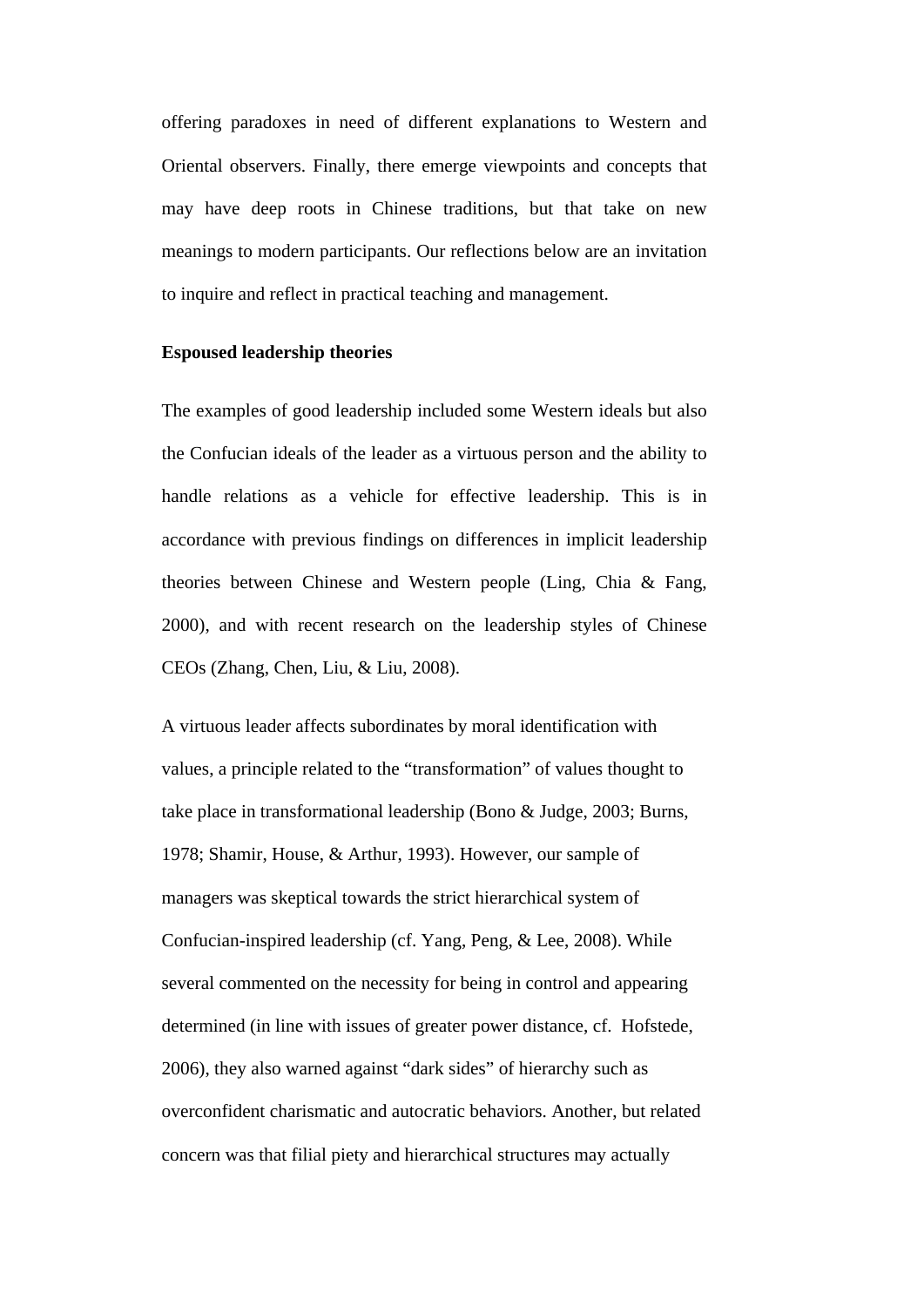mask inefficient internal co-operation, such that leaders and subordinates may be locked into a game of policies and counter-policies.

The respondents favored leaders with better communication skills, particularly with capacities for intellectual stimulation associated with transformational leadership (Bass & Avolio, 1999). This was an important focus for improving and modernizing leadership skills of self and others among our managers, but they seemed concerned with how the Western-inspired management styles would affect relationships. It is absolutely possible for Chinese subordinates to engage in critical discussions with their superiors, but these discussions are more likely to take place within trusted, one-to-one relationships (Chen & Tjosvold, 2006). This may be one of the reasons why transformational leadership is found to be mediated by leader-member-exchange relationships in China (Wang, Law, Hackett, Wang, & Chen, 2006). Our respondents were clearly aware that effective handling of relationships is necessary to boost leadership but also to keep clear of the downsides of relationship-based governance in society (Li, Park, & Li, 2004).

Finally, some Chinese managers have reflected on how Western expatriates have had a tendency to misinterpret the Chinese patterns of authority as authoritarianism. This has a tendency to make Western expatriates react with abrasive controlling behaviors, disrupting the relational bonds between leader and lead that will often be invisible to the Western co-worker.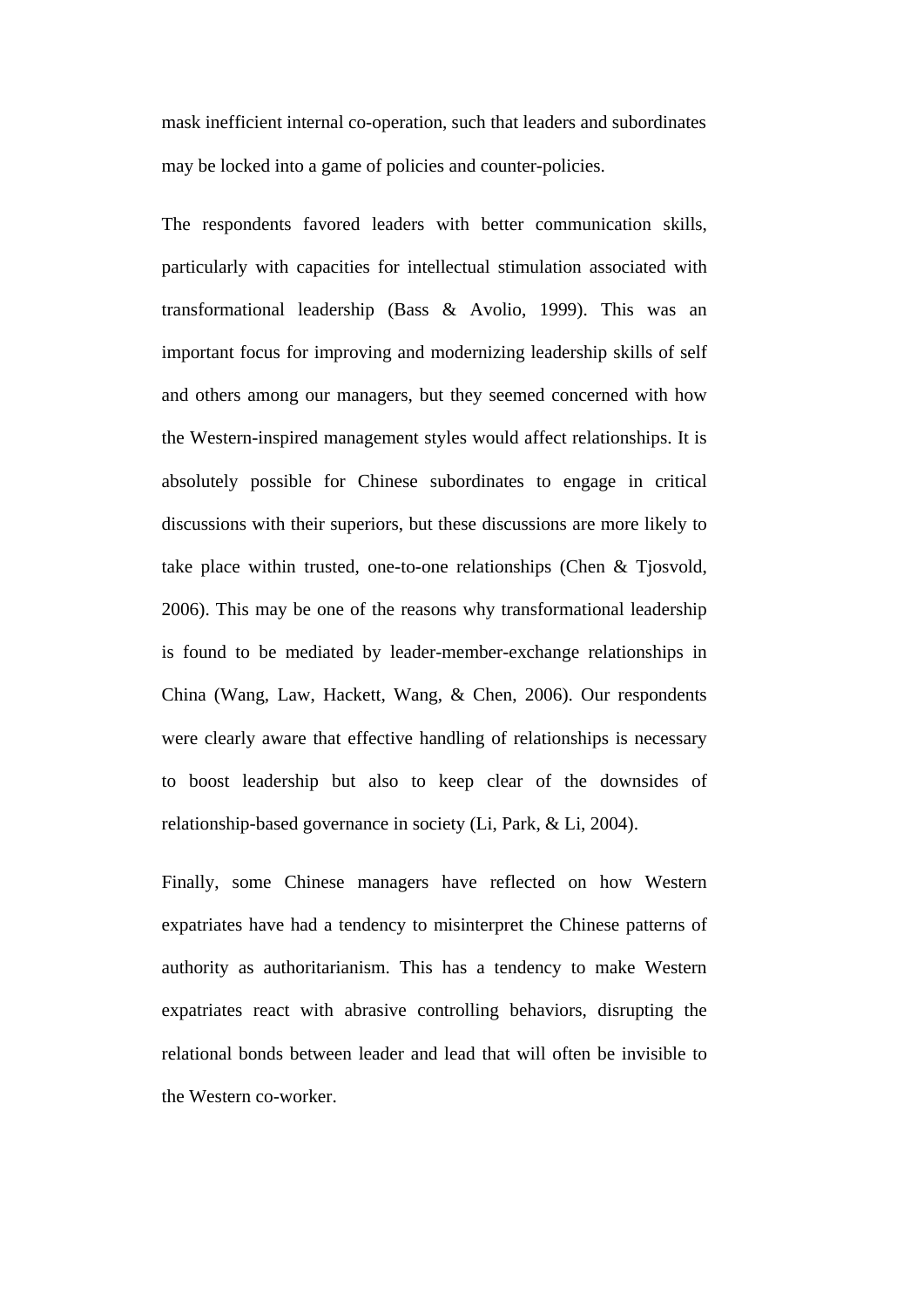### *Leadership development techniques:*

While many of the Chinese managers seemed well-equipped in their understanding of leadership phenomena themselves, they had less access to tools for selecting and improving leadership potential. Several of the respondents would quote Xun Zi's warning that promotions should be based on moral character first, ability being secondary (cf. Peng, Chen, & Yang, 2008). Loyal co-workers also seem to be easier to identify than leadership potential and training opportunities.

For this reason, the managers in this sample were reluctantly interested in selection tools such as personality tests, and also just as reluctantly interested in multi-source feedback. Recent research has supported the claim that multi-source feedback has different effects in different cultures (Shipper, Hoffman, & Rotondo, 2007). Even if younger Chinese are changing values and appear less traditional (Ralston, Egrim, Stewart, Terpstra, & Kaicheng, 1999; Xie, Schaubroeck, & Lam, 2008; Zhen Xiong & Aryee, 2007), leadership training, measurement and feedback need local adaptation to be successful. Among the issues most frequently mentioned is the need to anchor feedback into training programs without any obvious material, result-based consequence.

Another sensitive issue is how leadership training activities are introduced. The strong Chinese tradition for learning and apprenticeship provides a basis for leadership development programs in China. But respondents caution that insensitive introduction of the learning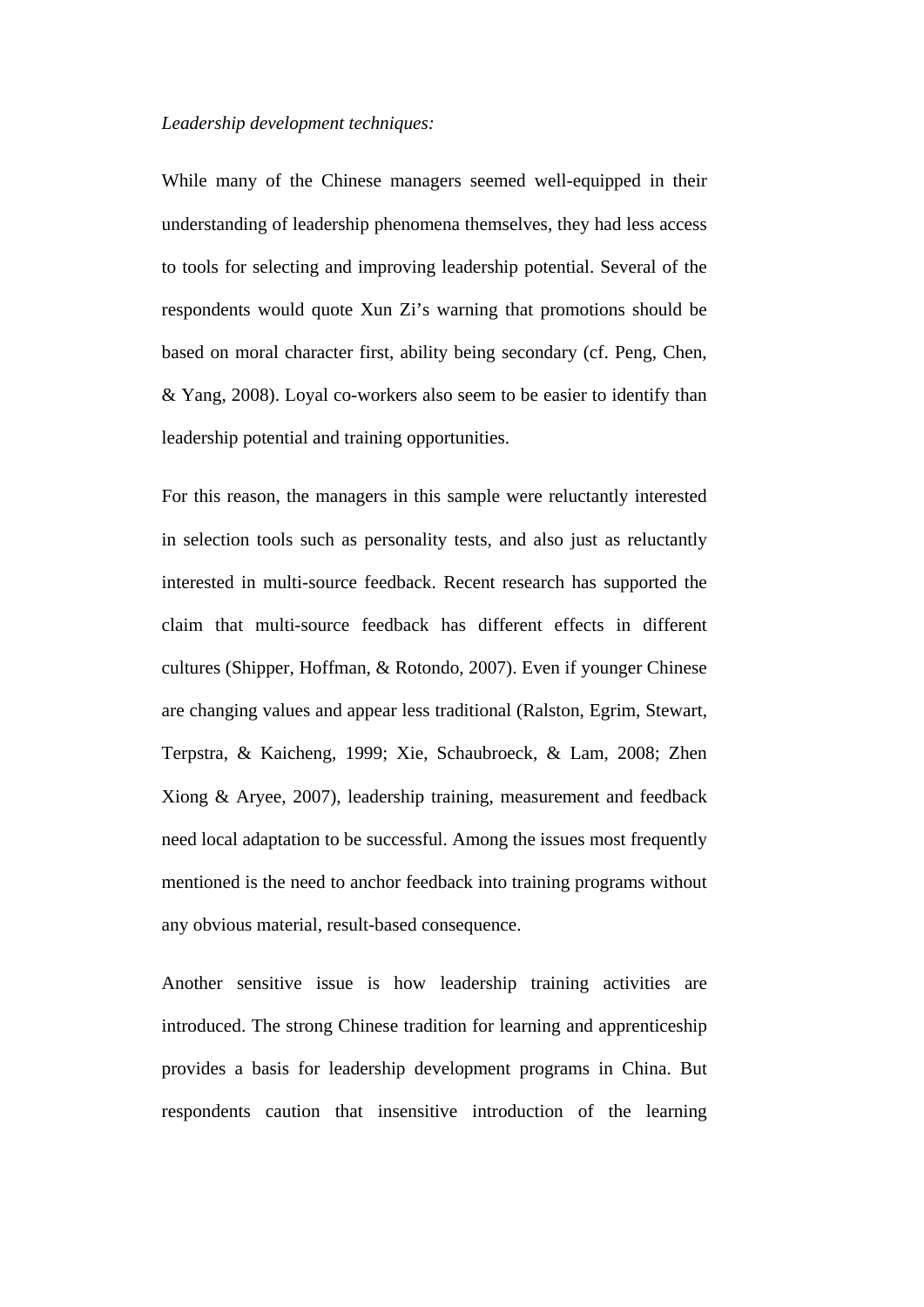activities could actually harm the faces of participants if it appears as a negative comment on the participants' performance.

### **Suggestions for further research**

Leadership development will be effective or ineffective dependent on the situation of the participants (Collins & Holton, 2004), which in international settings implies cultural contextualization (Tsui, Zhang, Wang, Xin, & Wu, 2006). Attempts at contextualizing leadership development may lead to different types of outcomes. To illustrate this, we develop a framework as shown in Figure 1.





Offset T: Bias from Leadership Theory Offset D: Bias from Developmental Techniques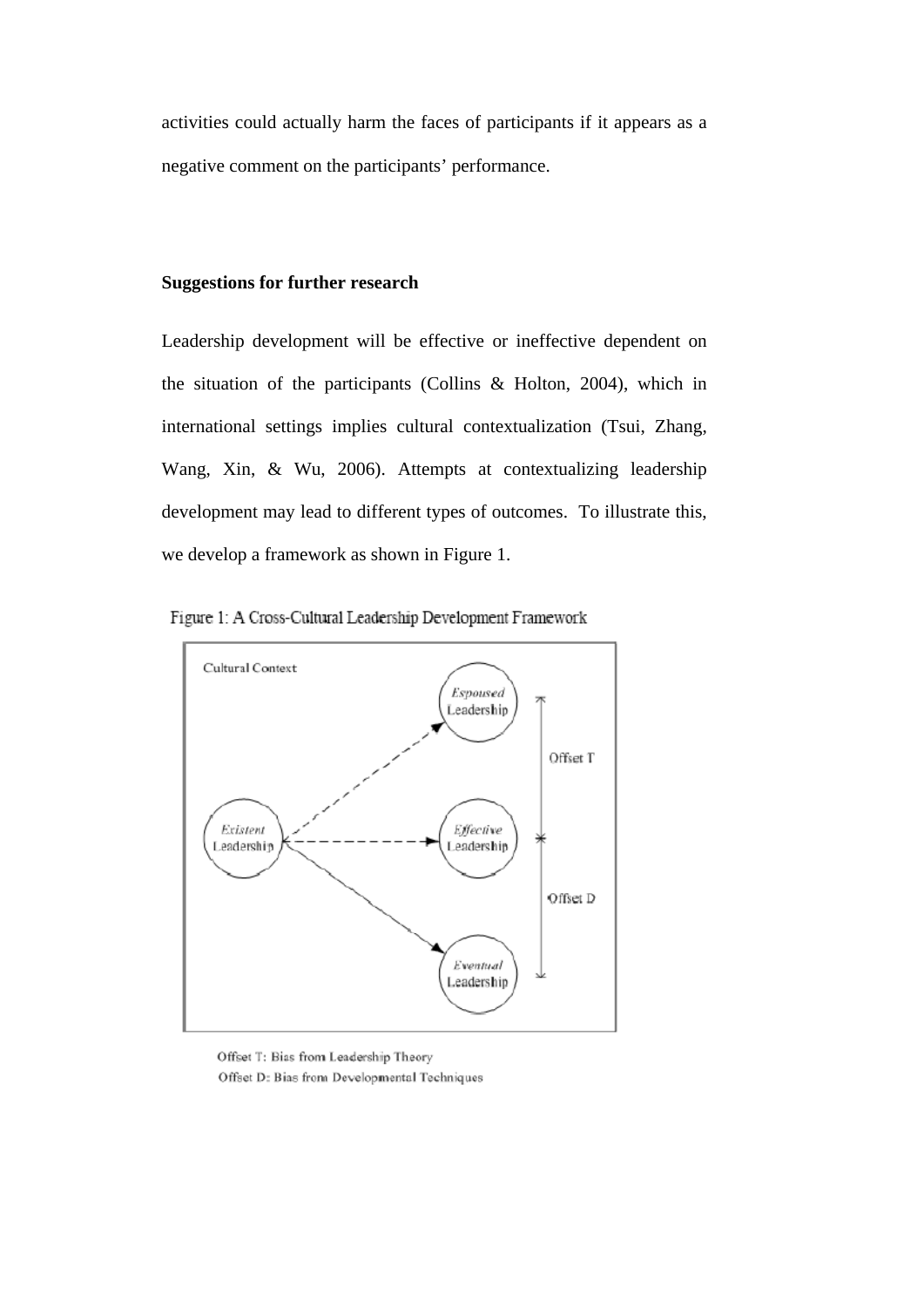Our framework represents four conceptual dimensions of leadership in leadership development:

(1) Existent leadership, i.e. leadership as-is or leadership-in-practice: what managers are doing or accustomed to before taking leadership development programs.

(2) Effective leadership: actual leadership that works in the actual workplace.

(3) Espoused leadership: ideal leadership intentionally taught in business schools.

(4) Eventual leadership: what managers are doing after taking leadership development programs.

Leadership development programs can be seen as a means to help leaders depart from existent practices towards more effective leadership. With successful leadership development programs, ideally, espoused leadership, eventual leadership, and effective leadership should perfectly match each other. A lack of proper contextualization could bias the learning process in at least two ways: "offset T" would result from a program based on flawed leadership theories, and "offset D" from development techniques adopted in the leadership development programs, leading to ineffective leadership development in the crosscultural context.

This framework has guided our discussion, and we believe this framework could be heuristically interesting for future research and theory development in cross-cultural leadership development. An example rarely cited by research literature is, for example, the possibility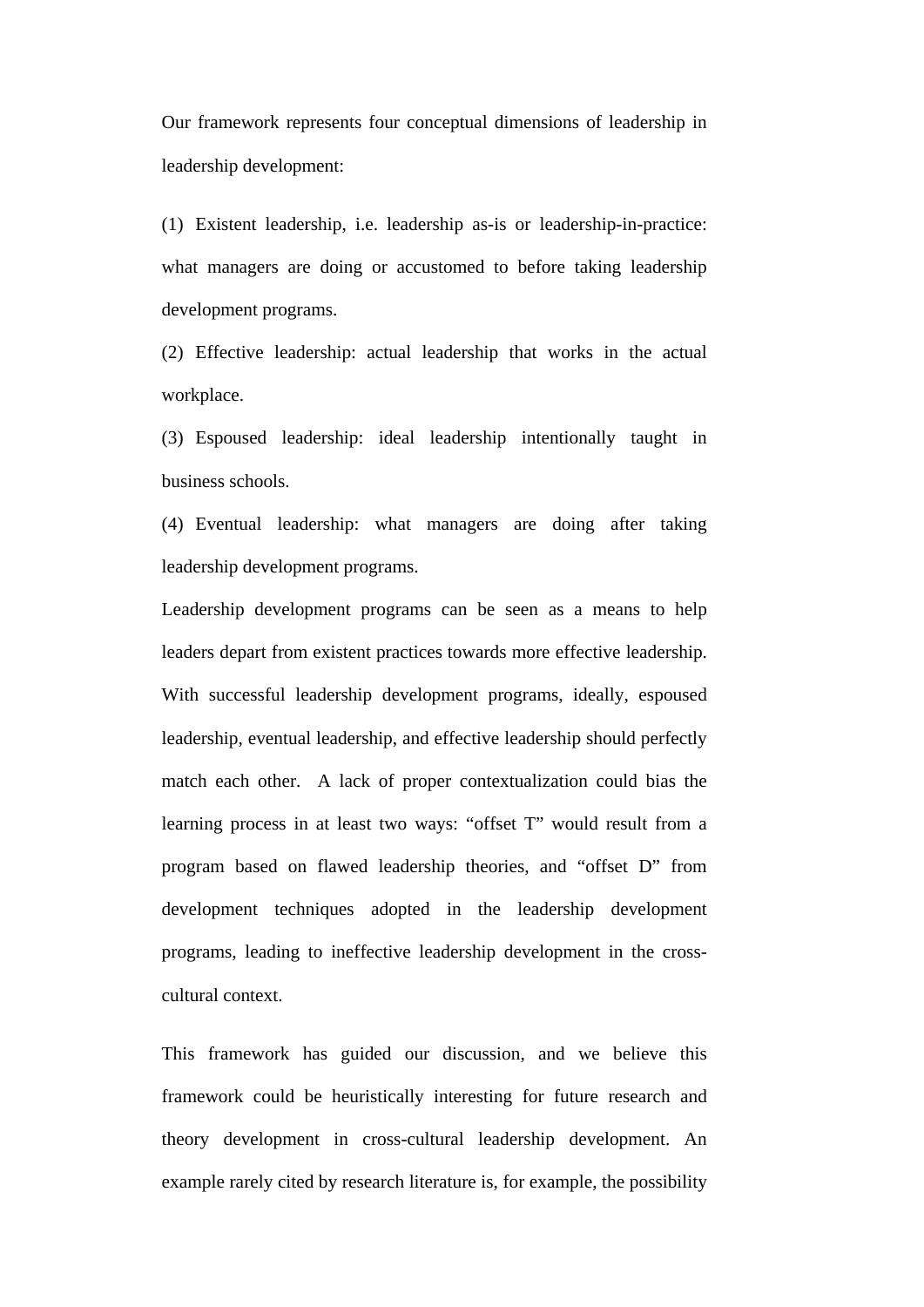that existing courses in cross-cultural management actually may exacerbate problems by developing misguided leadership practices.

### **Implications for practice**

The need to reflect on how Chinese and Western leadership theories are compatible and can be used to improve co-operation will only grow. Special attention needs to be given to issues such as virtuous leadership, the use of dialogue and relationships. An inquiring, reflective attitude to these issues may be useful to several groups of practitioners: Western managers trying to operate within a Chinese culture, professionals who teach or develop leadership in Chinese and MNCs with Chinese members, and finally non-Chinese managers who are interested in the leadership practices of their expanding Chinese co-operating partners and competitors.

### **Limitations**

The sample and data from this study is restricted to a group of part-time MBA students with a relatively high level of fluency in English. Also, the data is a response to an examination with uncertain consequences for the expressed viewpoints. Finally, there is the concern for the actual practical impact of MBA programs. To quote Bennis & O'Toole (2005, p. 100): "Most business schools claim a dual mission: to educate practitioners and to create knowledge through research. Historically, business schools have emphasized the former at the expense of the latter. But, in the process, their focus switched, and now the objective of most B schools is to conduct scientific research". A really rigorous attempt at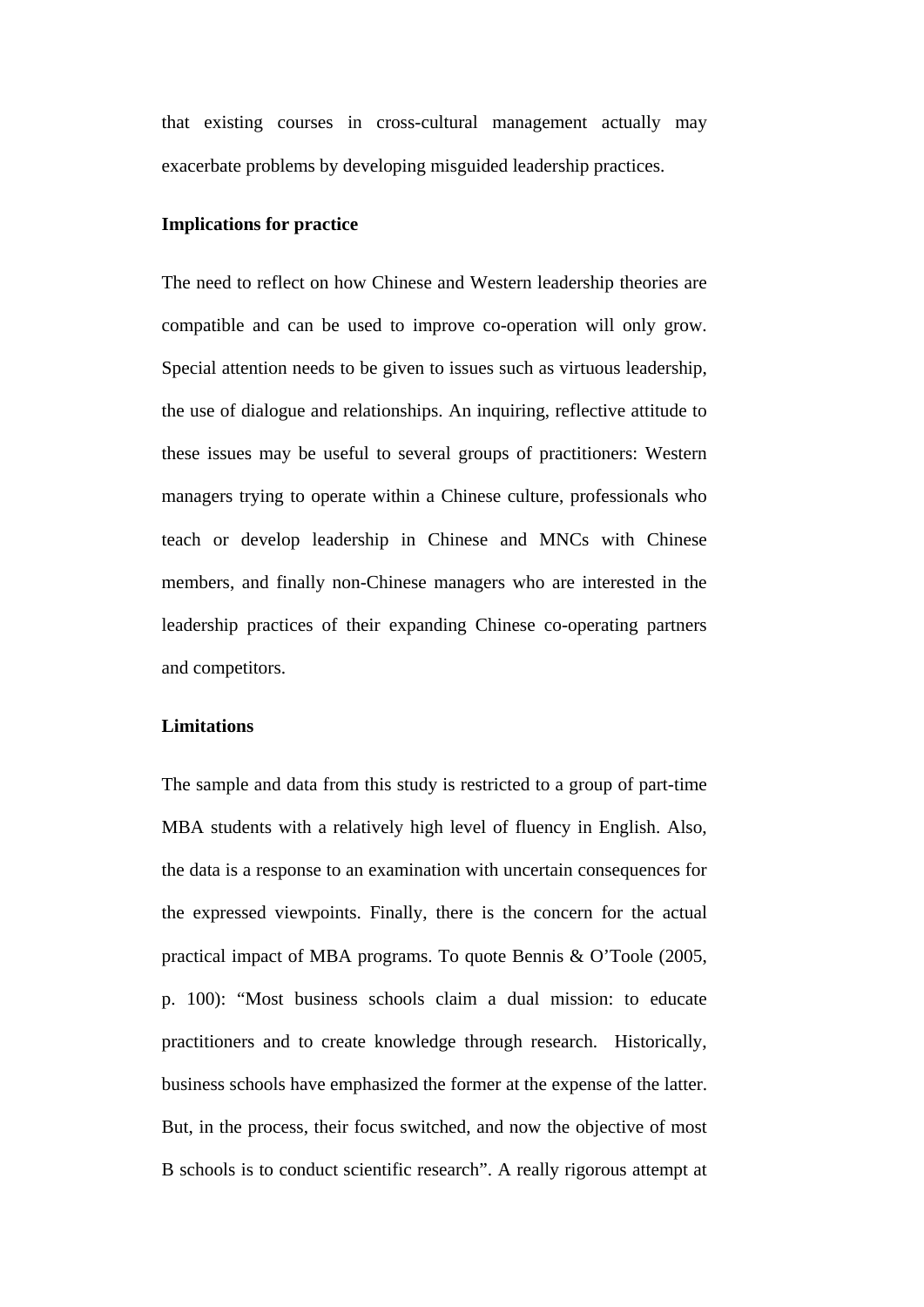evaluating the questions of our study would need a design implying pre-

and post-test knowledge measurements as well as behavioral and outcome measures from actual managerial practice.

**REFERENCES** 

- Bass, B. M., & Avolio, B. C. (1999). *Training full range leadership*. Redwood City, CA.: MindGarden.
- Bennis, W. G., & O'Toole, J. (2005). How business schools lost their way. *Harvard Business Review*(May), 96‐104.
- Bono, J. E., & Judge, T. A. (2003). Self‐concordance at work: Toward understanding the motivational effects of transformational leaders. *Academy of Management Journal, 46*(5), 554‐571.
- Bourdieu, P. (1983). In R. Krekel (Ed.), *Soziale ungleichheiten (Soziale Welt, Sonderheft 2)* (pp. 183–198). Goettingen: Otto Schartz & Co.
- Burns, J. M. (1978). *Leadership*. New York: Harper & Row.
- Chen, C. C., & Lee, Y. T. (Eds.). (2008). *Leadership and management in China: Philosophies, theories and practices*. Cambridge: Cambridge University Press.
- Chen, Y. F., & Tjosvold, D. (2005). Cross‐cultural leadership: Goal interdependence and leader‐member relations in foreign ventures in China. *Journal of International Management, 11*(3), 23.
- Chen, Y. F., & Tjosvold, D. (2006). Participative Leadership by American and Chinese managers in China: The role of relationships. *Journal of Management Studies, 43*(8), 1727‐1752.
- Cheung, C.‐k., & Chan, A. C.‐f. (2005). Philosophical foundations of eminent Hong Kong Chinese CEOs' leadership. *Journal of Business Ethics, 60*, 47‐62.
- Chow, M. (2005). Are Western leadership development approaches appropriate in China, or might a Chinese approach be more effective? *Leadership in Action, 25*(5), 13.
- Coleman, J. (1988). Social capital in the creation of human capital. *American Journal of Sociology, 94 Supplement*, S95‐S‐120.
- Collins, D. B., & Holton, E. F. (2004). The effectiveness of managerial leadership development programs: A meta‐analysis of studies from 1982 to 2001. *Human Resource Development Quarterly, 15*(2), 217‐248.
- Currie, G. (2007). 'Beyond our imagination': The voice of international students on the MBA. *Management Learning, 38*(5), 539‐556.
- Davis, D. D. (2004). The Tao of leadership in virtual teams. *Organizational Dynamics, 33*(1), 47–64.
- Day, D. V. (2001). Leadership development: A review in context. *Leadership Quarterly, 11*(4), 581‐613.
- Fernandez (2004). The gentleman's code of Confucius: Leadership by values. *Organizational Dynamics, 33*(1), 21–31.
- Fu, P. P. (2003). Utilizing printed media to understand desired leadership attributes in the People's Republic of China. *Asia Pacific Journal of Management, 20*, 423–446.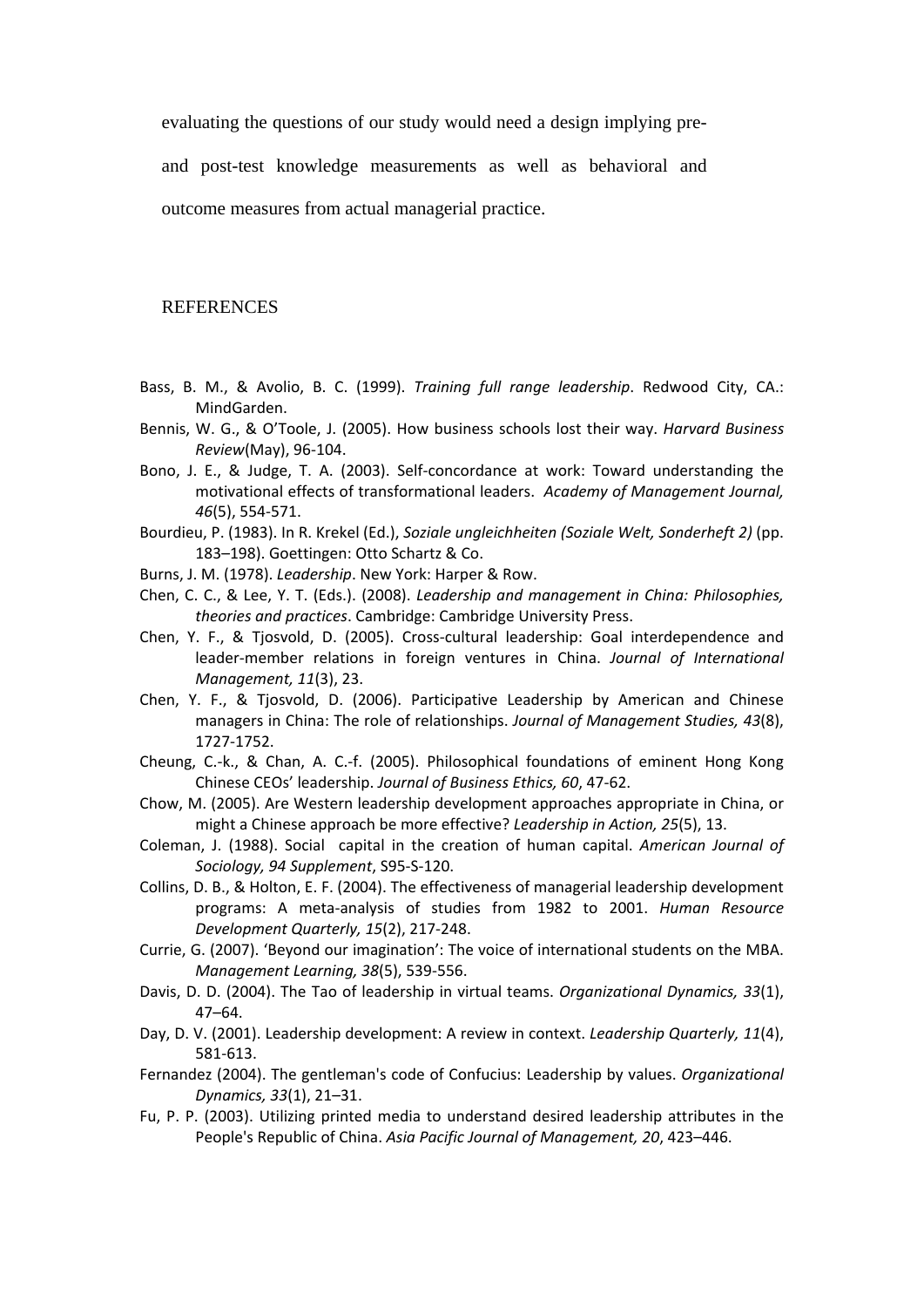- Fu, P. P., Irene, H. C., & Zhang, Y. (2001). Leadership approaches and perceived leadership effectiveness in Chinese township and village enterprises. *Journal of Asian Business, 17*(1), 1–15.
- Fulmer, R. M., & Goldsmith, M. (2001). *The leadership investment: How the world's best organizations gain strategic advantage through leadership development.* New York: American Management Association.
- Geertz, C. (1973). *The interpretation of cultures*. New York: Basic Books.
- Greenwood, D. J., & Levin, M. (1998). *Introduction to action research*. Thousand Oaks: Sage.
- Hartog, D. N. D., House, R. J., Hanges, P. J., & Ruiz‐Quintanilla, S. A. (1999). Culturally specific and cross‐culturally generalizable implicit leadership theories: Are attributes of charismatic/transformational leadership universally endorsed? *Leadership Quarterly, 10*(2), 219‐256.
- Hofstede, G. (2006). What did GLOBE really measure? Researchers' minds versus respondents' minds. *Journal of International Business Studies, 37*, 882‐896.
- Huang, R. (1988). *China, a macro history*. Armonk, NY: M.E. Sharpe.
- Jones, A. (2006). Developing what? An anthropological look at the leadership development process across cultures. *Leadership, 2*(4), 481‐498.
- Jung, D. I., Chow, C., & Wu, A. (2003). The role of transformational leadership in enhancing organizational innovation: Hypotheses and some preliminary findings. *The Leadership Quarterly, 14*, 525‐544.

Khurana, R. (2007). *From higher aims to hired hands: The social transformation of American business schools and the unfulfilled promise of management as a profession*

- Princeton, N.J.: Princeton University Press.
- Li, J., Xin, K. R., Tsui, A. S., & Hambrick, D. C. (1999). Building effective international joint venture leadership teams in China. *Journal of World Business, 34*(1), 52‐68.
- Li, S., Park, S. H., & Li, S. (2004). The great leap forward: The transition from relation‐based governance to rule‐based governance. *Organizational Dynamics, 33*(1), 63–78.
- Lin, N. (2001). *Social capital.* Cambridge: Cambridge University Press.
- Ling, W., Chia, R. C., & Fang, L. (2000). Chinese implicit leadership theory. *Journal of Social Psychology, 140*(6), 729‐739.
- London, M. (2002). *Leadership development: Paths to self‐insight and professional growth*. Mahwah, N. J: Lawrence Earlbaum.
- Ma, K. (2008). To develop MBA education in a better and faster manner. Retrieved November 12, 2009, from http://www.moe.gov.cn/
- Neubert, M. J., & Wu, J. C. (2006). An investigation of the generalizability of the Houghton and Neck revised self‐leadership questionnaire to a Chinese context. *Journal of Managerial Psychology, 21*(4), 360‐375.
- Nisbett, R. E., Peng, K. P., Choi, I., & Norenzayan, A. (2001). Culture and systems of thought: Holistic versus analytic cognition. *Psychological Review, 108*(2), 291‐310.
- Peng, Y.‐Q., Chen, C.‐c., & Yang, X.‐H. (2008). Bridging Confucianism and legalism: Xunzi's philosophy of sage‐kingship. In C.‐C. Chen & Y.‐T. Lee (Eds.), *Leadership and management in China: Philosophies, theories and practices* (pp. 31‐50). Cambridge: Cambridge University Press.
- Ralston, D. A., Egrim, C. P., Stewart, S., Terpstra, R. H., & Kaicheng, Y. (1999). Doing business in the 21st century with the new generation of Chinese managers: A study of generational shifts in work values in China. *Journal of International Business Studies, 30*(2), 415‐427.
- Redding, G. (2002). The capitalist business system of China and its rationale. *Asia Pacific Journal of Management, 19*, 221‐249.
- Redding, G. (2005). The thick description and comparison of societal systems of capitalism. *Journal of International Business Studies, 36*(2), 123‐155.